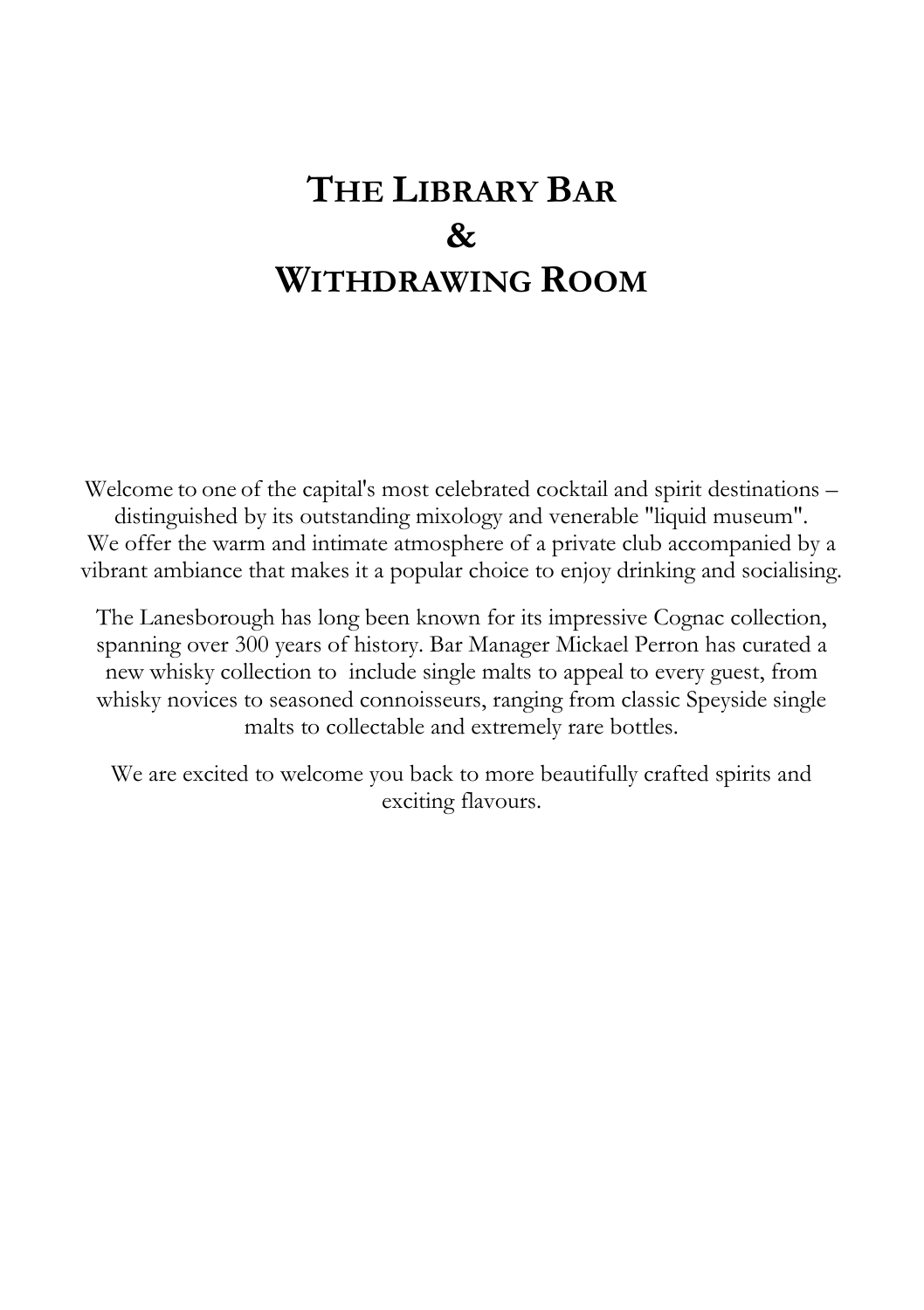

| <b>FOOD MENU</b>                           |                    |
|--------------------------------------------|--------------------|
| CAVIAR, SMALL PLATES                       | PAGE <sub>3</sub>  |
| <b>BIGGER PLATES</b>                       | PAGE 4             |
| SIDES, DESSERTS & CREAM TEA                | PAGE 5             |
| <b>WINES &amp; CHAMPAGNES</b>              |                    |
| BY THE GLASS                               | PAGE 6             |
| <b>CHAMPAGNE LIBRARY</b>                   | PAGE <sub>7</sub>  |
| <b>COCKTAILS</b>                           |                    |
| <b>ROBUST COCKTAILS</b>                    | PAGE 8             |
| <b>MELLOW COCKTAILS</b>                    | PAGE 9             |
| <b>CHAMPAGNE COCKTAILS</b>                 | PAGE 10            |
| NON-ALCOHOLIC MOCKTAILS                    | PAGE <sub>11</sub> |
| <b>COGNAC, BRANDIES &amp; PORT</b>         |                    |
| HENNESSY COGNAC COLLECTION                 | PAGE <sub>12</sub> |
| <b>VINTAGE COGNACS &amp; OTHERS</b>        | PAGE <sub>13</sub> |
| ARMAGNACS, CALVADOS & PORTS                | PAGE 14            |
| <b>SCOTTISH SINGLE MALT WHISKIES</b>       |                    |
| THE BALVENIE COLLECTION                    | PAGE <sub>15</sub> |
| THE DALMORE COLLECTION                     | PAGE 16            |
| DELICATE, FRESH FRUITS & HERBAL NOTES      | PAGE 17            |
| FULL BODIED, RIPE FRUITS, SPICES           | PAGE 18            |
| EXPERIMENTAL BARRELS AGEING & FLIGHT       | PAGE <sub>19</sub> |
| SMOKEY, PEPPERY, PEATY                     | PAGE <sub>20</sub> |
| <b>OTHER SPIRITS</b>                       |                    |
| <b>BLENDED SCOTCH &amp; WORLD WHISKIES</b> | PAGE 21            |
| TEQUILA, MEZCAL, RUM                       | PAGE <sub>22</sub> |
| <b>GIN, VODKA</b>                          | PAGE <sub>23</sub> |
| <b>ALTERNATIVE BEVERAGES, BEERS</b>        | PAGE 24            |
| <b>MINERALS &amp; HOT BEVERAGES</b>        |                    |
| MINERALS, JUICES & COFFEES                 | PAGE 25            |
| SIGNATURE, BLACK, HERBAL TEAS              | PAGE 26            |
| GREEN TEA & TEAS WITH A TWIST, WHITE       | PAGE 27            |
|                                            |                    |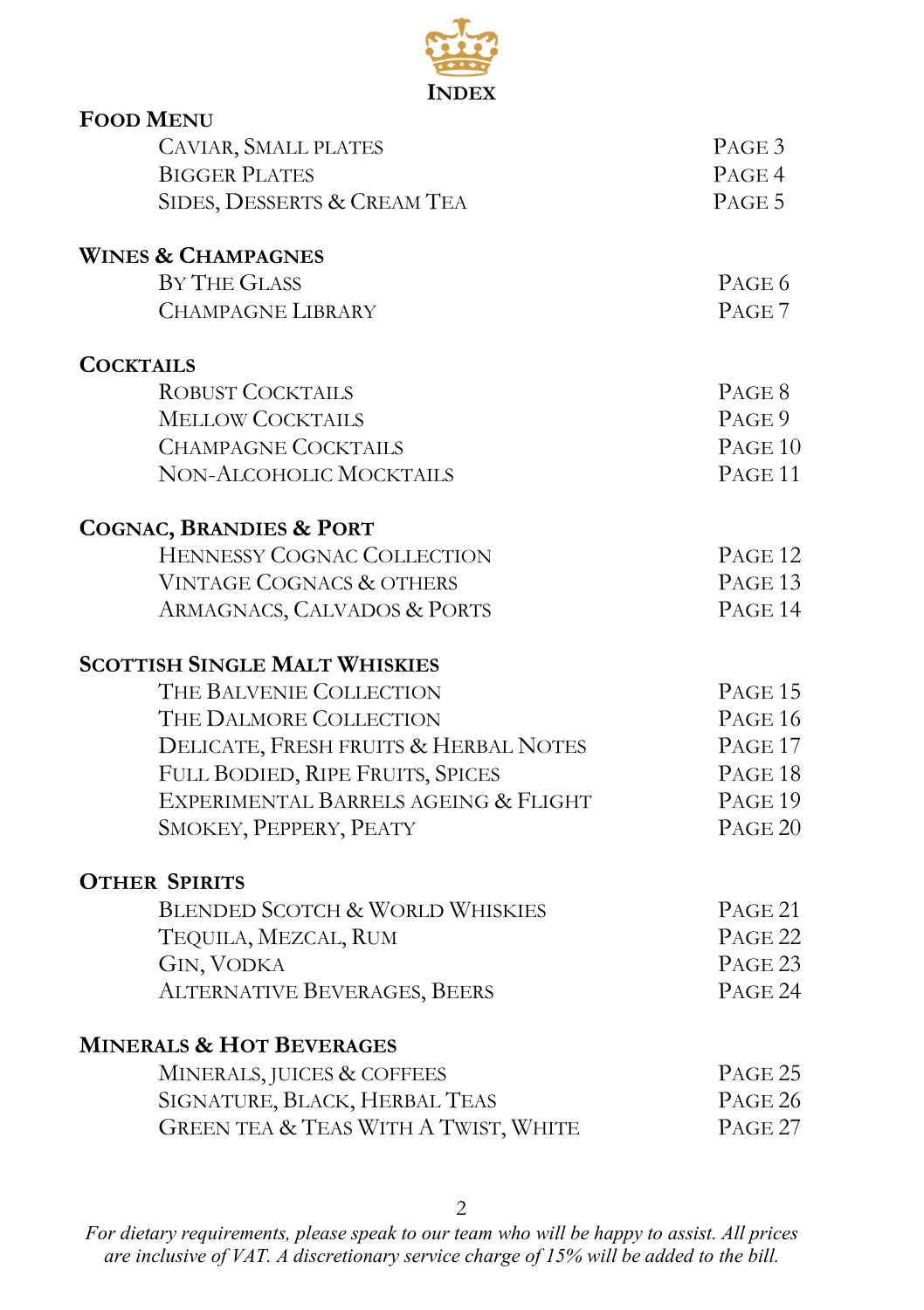

## **FOOD MENU**

### **CAVIAR**

| Beluga                                                                                                                             | f, e, d, g   | 30 <sub>g</sub>         | $\sqrt{.350}$     |
|------------------------------------------------------------------------------------------------------------------------------------|--------------|-------------------------|-------------------|
| <b>Imperial Oscietra</b>                                                                                                           | f, e, $d, g$ | 30 <sub>g</sub>         | £,120             |
| <b>SMALL PLATES</b>                                                                                                                |              |                         |                   |
| <b>Soft Shell Crab Tempura</b><br>Charred lime $\mathcal O$ jalapeño mayonnaise                                                    |              | $g$ , $cr$ , $e$ , $mu$ | $\sqrt{27}$       |
| <b>Charcuterie Board</b><br>Spiced coppa, air-dried beef, King Peter ham &<br>Westcombe peperoncino                                |              | g, n                    | $\sqrt{28}$       |
| <b>London Cure Smoked Salmon</b><br>Traditional garnish & toasted rye bread                                                        |              | f, g, e, d              | $\sqrt{26}$       |
| <b>Crispy Squid</b><br>Semolina fried squid & lemon mayonnaise                                                                     |              | f, g, e, mu             | f <sub>1</sub> 24 |
| Fried Spinach and Cheese Gnocchi<br>Ricotta foam, basil oil, tomato and pine nuts                                                  |              | g, d, n, e              | $\sqrt{18}$       |
| $H$ ummus $V$<br>Chickpea purée, sesame paste & lemon juice served with pitta bread                                                |              | se, g                   | $\sqrt{18}$       |
| Served warm with chicken or lamb                                                                                                   |              |                         | f <sub>1</sub> 24 |
| Moutabal Baba Ghanoush V<br>Grilled aubergine purée mixed with sesame paste $\mathcal{C}^*$ lemon juice<br>served with pitta bread |              | se, g                   | $\sqrt{18}$       |
| Guacamole with tortilla $\mathcal{C}^*$ rice crackers $\blacksquare$                                                               |              | g                       | $\sqrt{18}$       |

Allergens abbreviation **P**eanuts | **N**uts | **Cr**ustaceans | **Mo**lluscs **| F**ish | **E**gg | **D**airy **G**luten | **So**ya | **Se**same seeds | **Ce**lery| **Mu**stard | **L**upin | **S**ulphur **D**ioxide

3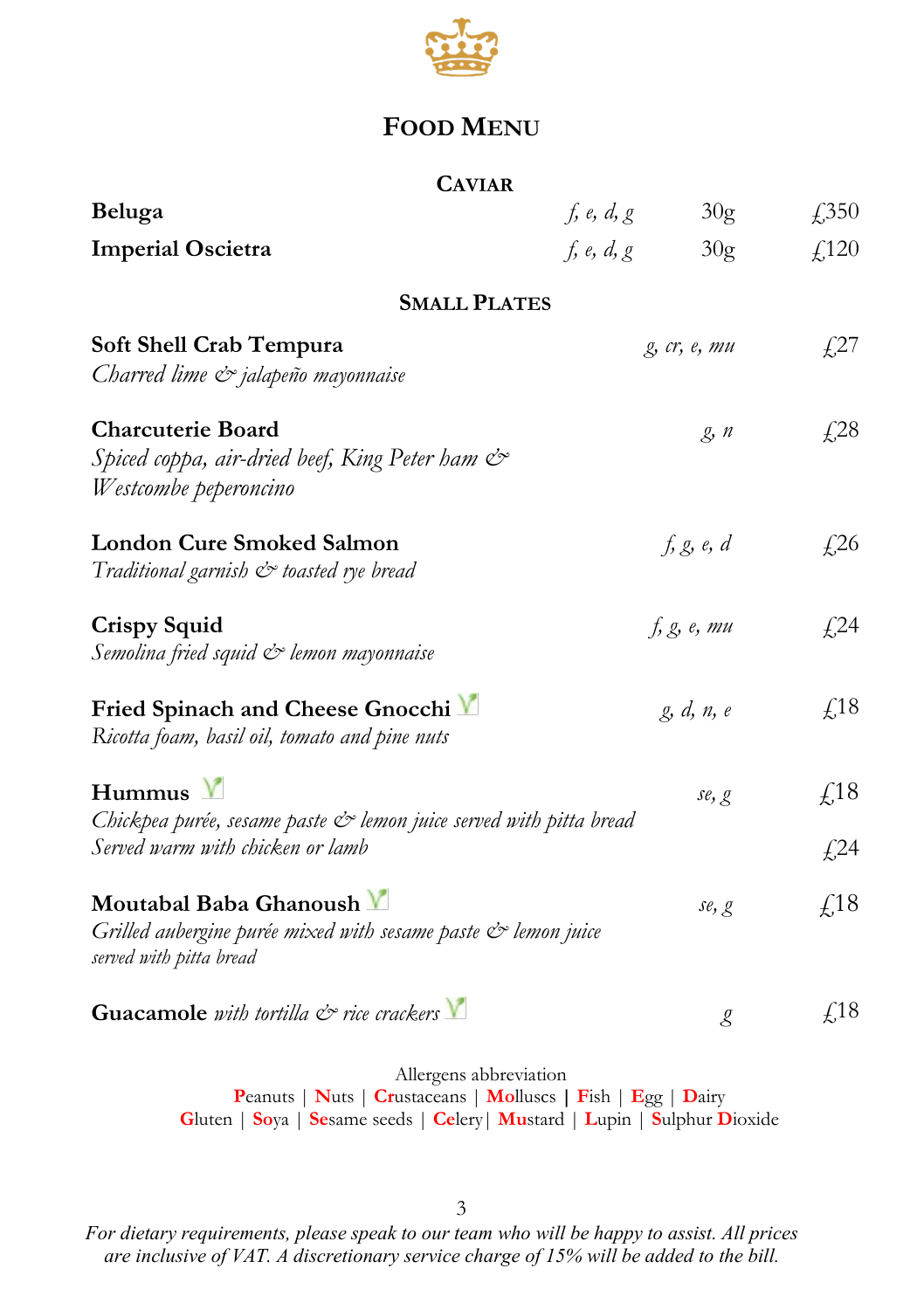

## **BIGGER PLATES**

| Grass-fed USDA Prime Beef Rib-Eye steak 300g<br>Served with your choice of side dish $\mathcal{Q}^*$ sauce (Béarnaise or peppercorn) | d, e, sd                           | £72                       |
|--------------------------------------------------------------------------------------------------------------------------------------|------------------------------------|---------------------------|
|                                                                                                                                      |                                    |                           |
| Lebanese Mezze Platter (for 2)<br>Hummus, baba ghanoush, mixed pickles, lamb sambousek, falafel,<br>chicken wings & pitta bread      | se, n, g                           | $\sqrt{55}$               |
| Earl Stonham Farm Wagyu Burger & French Fries<br>Onion compote, Comté cheese, lettuce, gherkin & tomato                              | g, d, e, mu, sd                    | $f_{1,3}^{39}$            |
| <b>Line Caught Sea Bass</b><br>Glazed endive, parsnip purée & saffron                                                                | f, d, sd                           | £35                       |
| Lanesborough Club Sandwich & French Fries<br>Bacon, chicken breast, egg, tomato, lettuce & mayonnaise                                | g, d, e, mu                        | $\sqrt{26}$               |
| Chicken Wrap & French Fries<br>Marinated tender slices with garlic sauce, cucumber, pickles, tomato & lettuce                        | g, e, se                           | $\textcolor{blue}{f_2}30$ |
| Margherita Pizza V<br>Tomato base, mozzarella, basil                                                                                 | g, d                               | $\sqrt{23}$               |
| Whipped Burrata M<br>Marinated tomatoes, black olive & fennel                                                                        | g, d                               | $\sqrt{21}$               |
| Caesar Salad Anchovies, parmesan & croutons<br>with chicken $\vert$ with prawns                                                      | g, cr, e, f, d, mu $\{29   \n\{31$ | $\sqrt{27}$               |
| Heritage Beetroot Salad (V)<br>Organic spelt, winter leaf & creamed cashew nuts                                                      | n, e, g, se                        | £24                       |
| Charred Broccoli & Kale Salad M<br>Soft boiled duck egg & toasted halzelnut dressing                                                 | e, n                               | $\sqrt{26}$               |
| Rocket Pesto and Pistachio Linguine                                                                                                  | g, d, n, p                         | £24                       |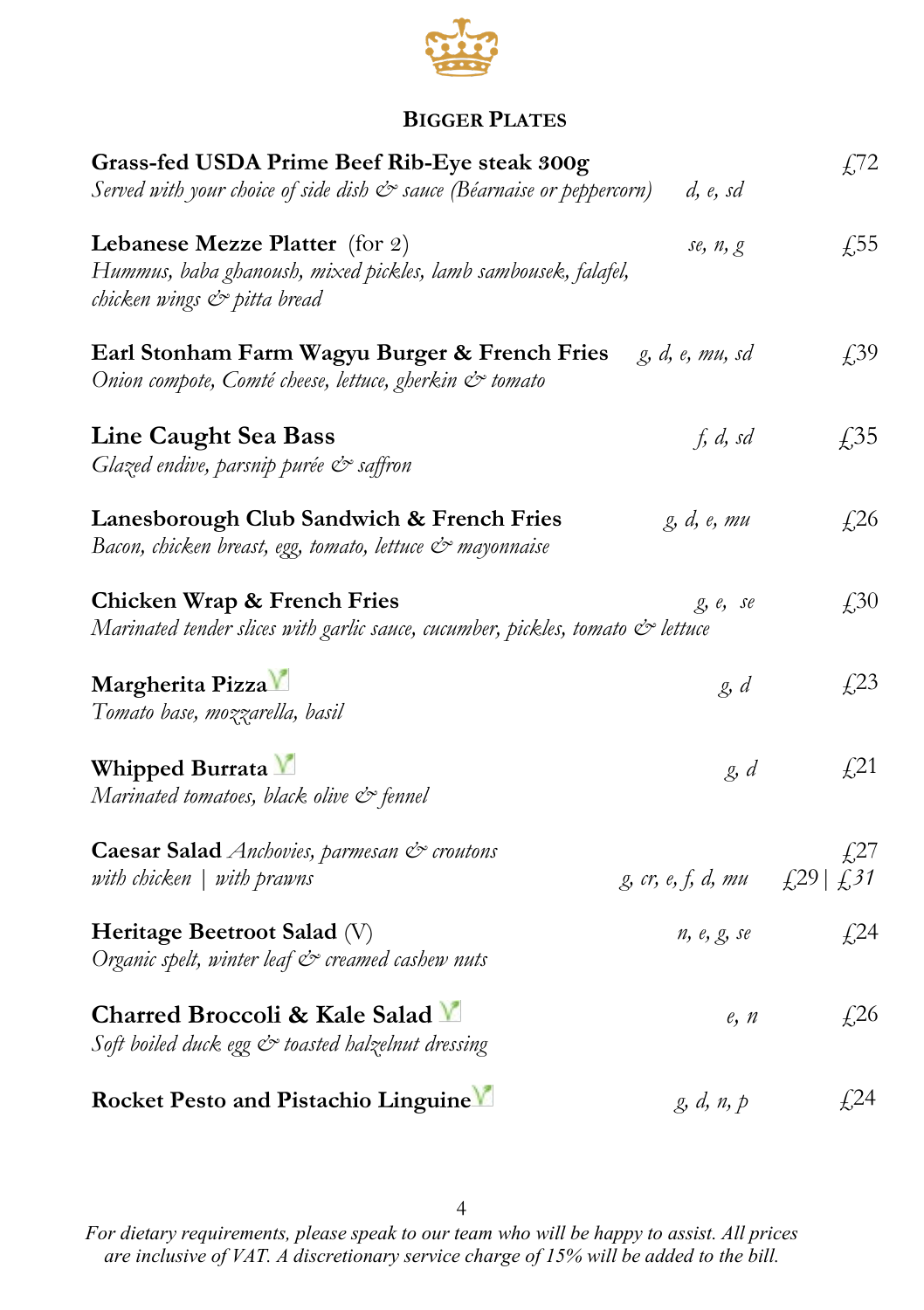

## **SIDES**

| <b>French Fries</b><br><b>Mashed Potato</b><br><b>Charred Tenderstem Broccoli</b>          | f <sub>3</sub><br>f <sub>0</sub><br>f <sub>0</sub> | <b>Truffled French Fries</b><br><b>Green Salad</b><br><b>Steamed Baby Carrots</b> |                             | $\sqrt{13}$<br>f <sub>0</sub><br>$f_{\cdot}$              |
|--------------------------------------------------------------------------------------------|----------------------------------------------------|-----------------------------------------------------------------------------------|-----------------------------|-----------------------------------------------------------|
|                                                                                            | <b>DESSERTS</b>                                    |                                                                                   |                             |                                                           |
| Vanilla Cheesecake & Textures of Clementine                                                |                                                    |                                                                                   |                             | <i>d</i> , <i>n</i> , <i>f</i> $\qquad \quad \text{f,16}$ |
| <b>Chocolate Brownie</b><br>with hazelnut mousse $\mathcal{C}^*$ chocolate crémeux         |                                                    |                                                                                   | g, e, f, d, n, so           | $\sqrt{16}$                                               |
| <b>Coconut Panna Cotta</b> with tropical fruit passion fruit tuile                         |                                                    |                                                                                   | $\mathcal{L}_{\mathcal{A}}$ | $\angle 16$                                               |
| <b>Selection of Cheeses</b><br>with pickled pears and figs, honey $\mathcal{C}^*$ crackers |                                                    |                                                                                   | g, d, n                     | $\sqrt{28}$                                               |

## **C R E A M T E A**

*Available Monday to Thursday from 2pm to 5pm & Friday to Sunday from 12pm to 5pm*

| The Scene Stealer Cocktail              | The Non-Alcoholic Scene Stealer       |
|-----------------------------------------|---------------------------------------|
| Cream Tea                               | Cream Tea                             |
| Two homemade scones served              | Two homemade scones served            |
| with clotted Devonshire cream           | with clotted Devonshire cream         |
| and strawberry jam                      | and strawberry jam                    |
| Your choice of tea or coffee            | Your choice of tea or coffee          |
| Bombay Bramble shaken with lemon,       | Cranberry juice & Maraschino cherries |
| raspberry and Maraschino cherry, topped | shaken with raspberries, topped with  |
| with apricot foam and blackberry dust   | apricot foam and blackberry dust      |
| $\sqrt{32.50}$ per person               | $\sqrt{27.50}$ per person             |

5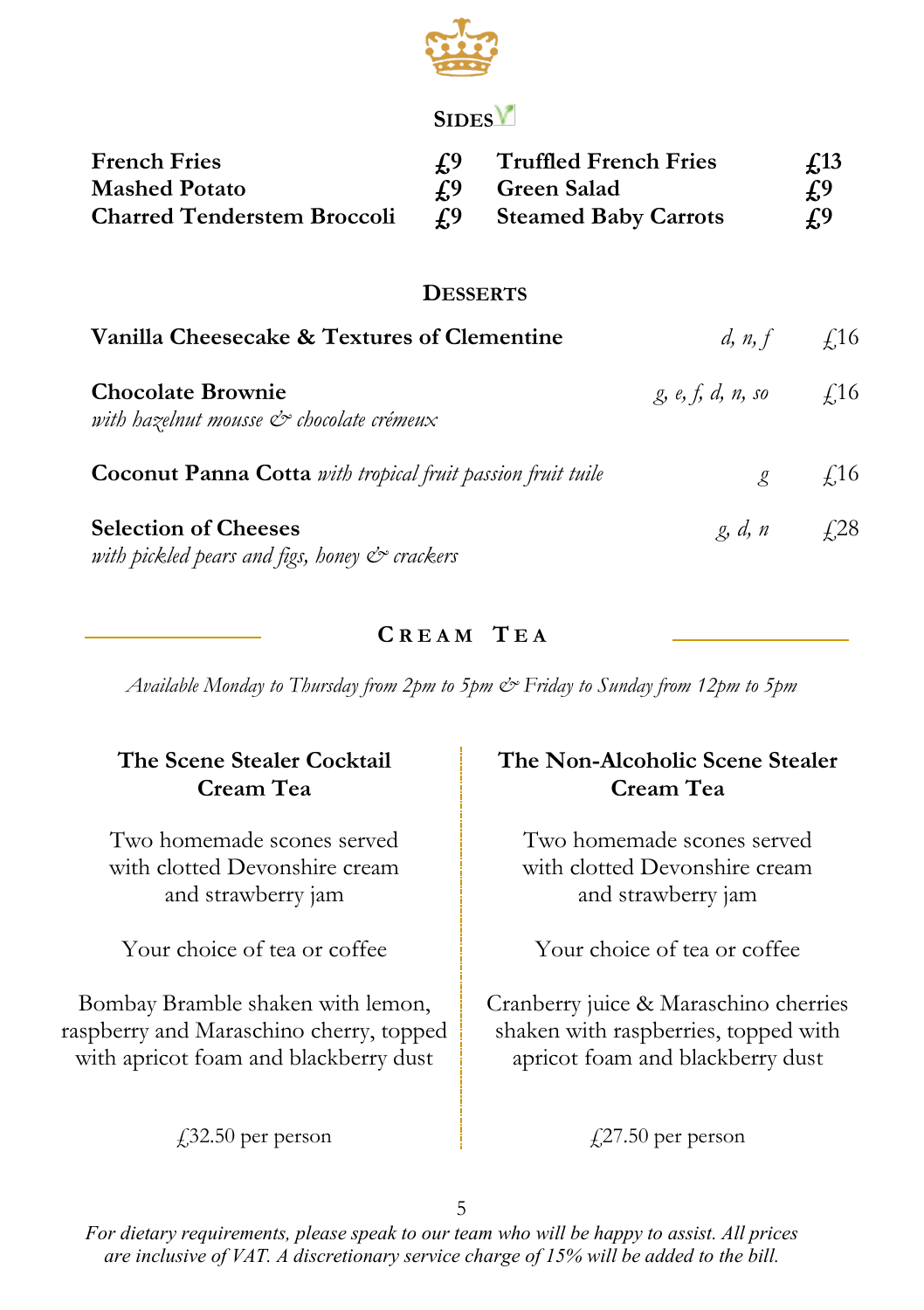

### **BY THE GLASS CHAMPAGNES Bottle Glass**

|                                                                                         |                           | 125ml                    |
|-----------------------------------------------------------------------------------------|---------------------------|--------------------------|
| Moët & Chandon Brut Impérial                                                            | $\sqrt{115}$              | f <sub>19</sub>          |
| Moët & Chandon Rosé Impérial                                                            | $\text{\textsterling}140$ | $\sqrt{27}$              |
| Ruinart Blanc de Blancs                                                                 | f,160                     | $\sqrt{27}$              |
| Dom Pérignon, Vintage 2012                                                              | £,350                     | £60                      |
| <b>WHITE WINES</b>                                                                      | <b>Bottle</b>             | <b>Glass</b><br>175ml    |
| Ramon Bilbao, Albariño                                                                  | £50                       | f <sub>12</sub>          |
| Rias Baixas, Spain, 2019                                                                |                           |                          |
| Still by Hattingley, Chardonnay<br>Hampshire, England, 2020                             | $\sqrt{571}$              | $\text{\textsterling}16$ |
| Cloudy Bay, Sauvignon Blanc                                                             | £72                       | $\textsterling$ 17       |
| Marlborough, New Zealand, 2021<br>Eroica by Chateau Ste. Michelle, Riesling             | £89                       | $\sqrt{21}$              |
| Washington, USA, 2019<br>Chablis 1er Cru, Brocard, Chardonnay<br>Burgundy, France, 2020 | £,137                     | $\sqrt{.}31$             |
| Chassagne-Montrachet 'Enceignières' Etienne Sauzet<br>Burgundy, France, 2018 Coravin    | £295                      | £70                      |
| <b>RED WINES</b>                                                                        |                           |                          |
| Terrazas de los Andes, Malbec<br>Mendoza, Argentina, 2018                               | £52                       | £13                      |
| Peppoli by Antinori, Chianti Classico, Sangiovese<br>Tuscany, Italy, 2019               | $\sqrt{65}$               | £15                      |
| Morgon Côte du Py, J.M Burgaud, Gamay<br>Beaujolais, France, 2020                       | $\sqrt{78}$               | £16                      |
| La Spinetta, Langhe Nebbiolo DOC, Nebbiolo<br>Piedmont, Italy, 2019                     | £88                       | $\sqrt{21}$              |
| La Reserve de Leoville-Barton, Bordeaux Blend<br>St Julien, France, 2016                | £,130                     | £37                      |
| Guado al Tasso, Marchesi Antinori<br>Tuscany, Italy 2014 Coravin                        | £300                      | $\sqrt{.70}$             |
| <b>ROSÉ WINE</b>                                                                        |                           |                          |
| Love by Léoube, Domaine de Léoube<br>Provence, France, 2020                             | $f{,}59$                  | £14                      |
|                                                                                         |                           |                          |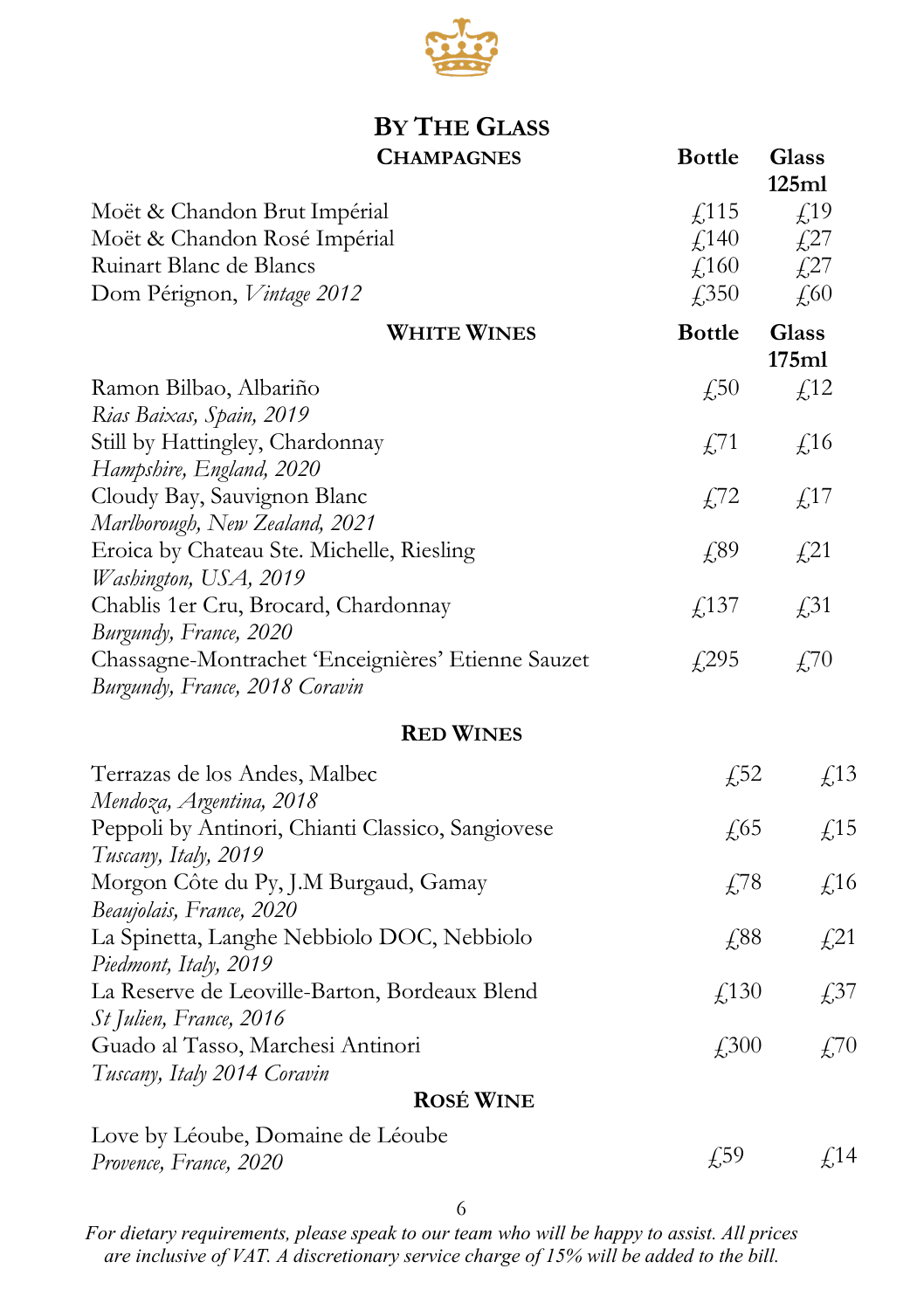

## **CHAMPAGNE LIBRARY**

|                                       |                          | $\frac{1}{2}$ Bottle |
|---------------------------------------|--------------------------|----------------------|
| Ruinart Rosé 37.5cl                   | NV                       | £,115                |
| Krug Grande 37.5cl                    | NV                       | f(250)               |
| <b>Non Vintage</b>                    | 75cl                     | <b>Bottle</b>        |
| Taittinger                            |                          | £,119                |
| Bollinger Spécial Cuvée               |                          | £,160                |
| Pol Roger Réserve                     |                          | f(175)               |
| Ruinart Brut Blanc De Blancs          |                          | £,160                |
| Krug Grande Cuvée                     |                          | £,450                |
| <b>Brut Rosé</b>                      |                          |                      |
| Laurent Perrier                       | NV                       | f(190)               |
| Billecart-Salmon                      | NV                       | £240                 |
| Krug                                  | $\ensuremath{\text{NV}}$ | £670                 |
| Dom Pérignon Rosé                     | 2005                     | £,860                |
| Cristal de Louis Roederer             | 2012                     | £,1,500              |
| <b>Prestige Cuvée</b>                 |                          |                      |
| Pierre Péters, Les Chétillons         | 2012                     | £250                 |
| Piper Heidsieck 'Rare'                | 2002                     | £350                 |
| Dom Pérignon                          | 2010                     | £,350                |
| Belle Epoque, Perrier-Jouët           | 2007                     | £420                 |
| Krug Vintage                          | 2000                     | £,590                |
| Cristal de Louis Roederer             | 2013                     | £,625                |
| Cristal de Louis Roederer, Vinothèque | 2000                     | £2,500               |
| Cenothèque, Dom Pérignon              | 1995                     | £865                 |
| Cenothèque, Dom Pérignon              | 1969                     | $\sqrt{3,100}$       |

7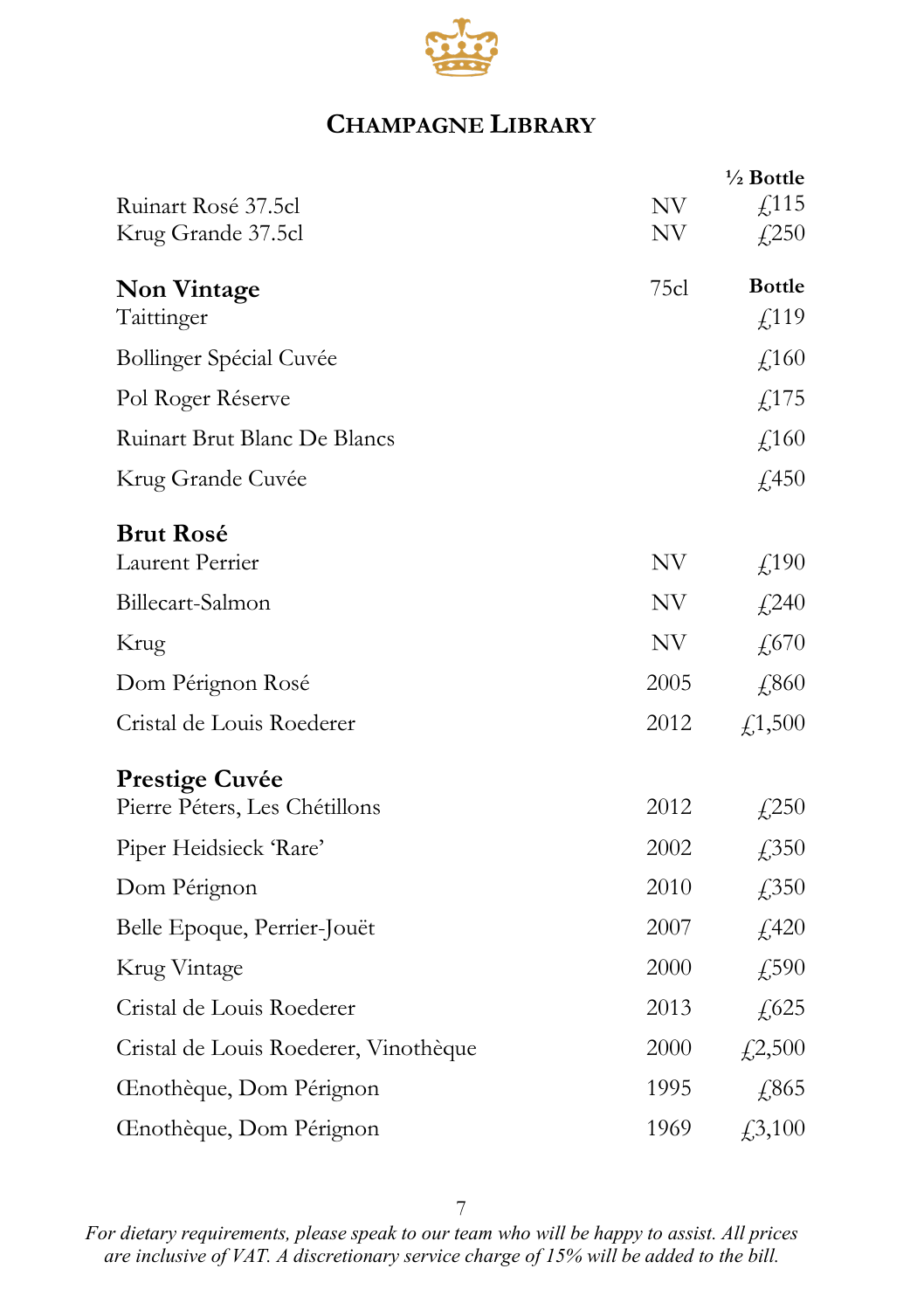

## **ROBUST COCKTAILS**

*FAVOURITE SIGNATURE SERVES* <sup>∼</sup> *INTENSIFYING THE SPIRIT*  £19.00

### **Vodka Corner Martini**

Belvedere vodka served dry & ice cold, stirred with Manzanilla Sherry garnished with lemon fragrance, cocktail onions, gherkin & olives

#### **Gin Star Martini**

Intense Star of Bombay London Dry gin, stirred with Manzanilla Sherry garnished with lemon fragrance, cocktail onions, gherkin & olives

#### **St George's Negroni**

Apothecary mix of Campari, Cynar and Graham's Port 10 years Old uplifted with Bombay Sapphire gin, served over a Rooibos tea ice cube sprinkled with popping candy

#### **Rumrunner Old Fashioned**

Selection of rums married for their unique and engaging flavours, Venezuela Santa Teresa 1796 for the body, Kraken black spiced rum for profound complexity and Discarded Banana Peel Rum for exotism

#### **Gaspari Manhattan**

The Balvenie 14 Year Old Caribbean Cask stirred with Lanesborough Vermouth blend, New Orleans bitters, finished with flaming rosemary washed with Benedictine & served with an ice ball

#### **Irish Vieux Carré**

Bushmils 10 years old single malt, Hennessy Very Special, Discarded Coffee Cherry Vermouth and herbal Benedictine. New Orlean's in a glass: Bold, sweet, bitter and smooth, with a lovely Mozart dark chocolate aftertaste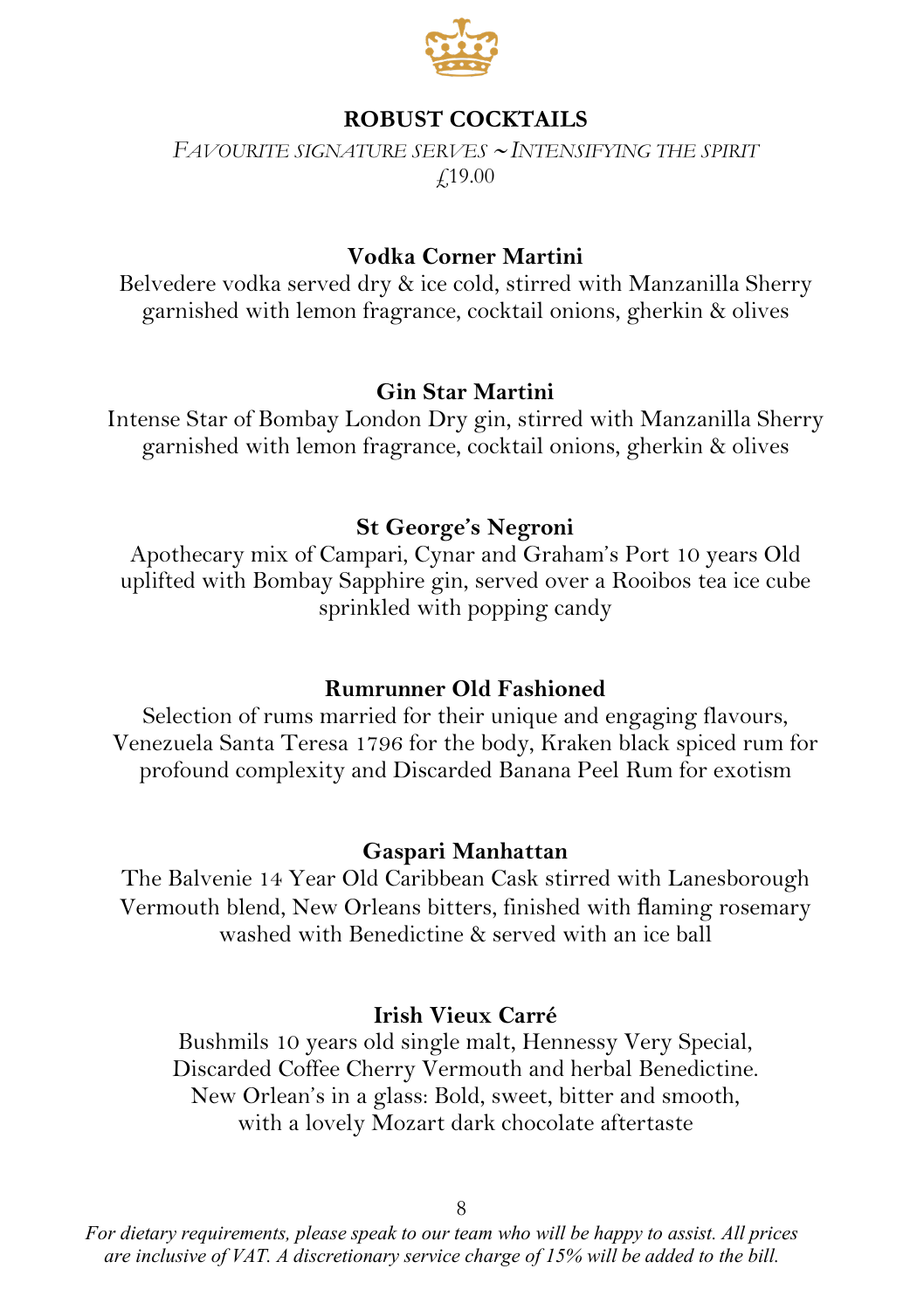

## **MELLOW COCKTAILS**

*REFRESHING ESCAPISM* <sup>∼</sup> *CAPTIVATING EXPERIENCE*  $\overline{F}$ 17.00

#### **Upside Down Fizz**

Playful Hendrick's gin mixed with St Germain Elderflower liqueur, lemongrass, vanilla, a hint of fresh lemon juice, vegetable crisps & ginger espuma

#### **The Scene Stealer**

Bombay Bramble gin deliciously shaken with raspberries, served with an exciting white apricot cloud and dust of blackcurrants

#### **Maestro Margarita**

Dobel Silver tequila & Creyente Mezcal stirred with Cointreau & citrus notes. Served crystal clear over one rock with half rimmed glass with spicy Mexican gusano salt

#### **La Fleur Spritz**

French artisanal Elderflower blossom liqueur, St Germain, served long & refreshing with Campari bitter and London Essence crafted white peach and jasmine soda

### **VSpresso Martini**

Softened Hennessy Very Special, crunchy honey and espresso shaken unsweetened with Amaretto liqueur

#### **BG&T**

The classic Gin & Tonic revisited with Bombay Sapphire gin, uplifted with matching botanicals & thyme flavoured cordial, finished with London Essence grapefruit and rosemary tonic water

#### **Belgravia Bloom**

St Germain Elderflower liqueur & Belvedere vodka, shaken with grapefruit sherbet, raspberries & coconut water. Finished with fresh edible flowers & micro herbs thriving over a fine layer of aloe vera foam.

#### **Mary**

Our signature Bloody Mary is passionately mixed with Clamato & tomato juice, our own spicy mix, Belvedere vodka, fresh lemon juice, all thrown and presented with raw vegetables

9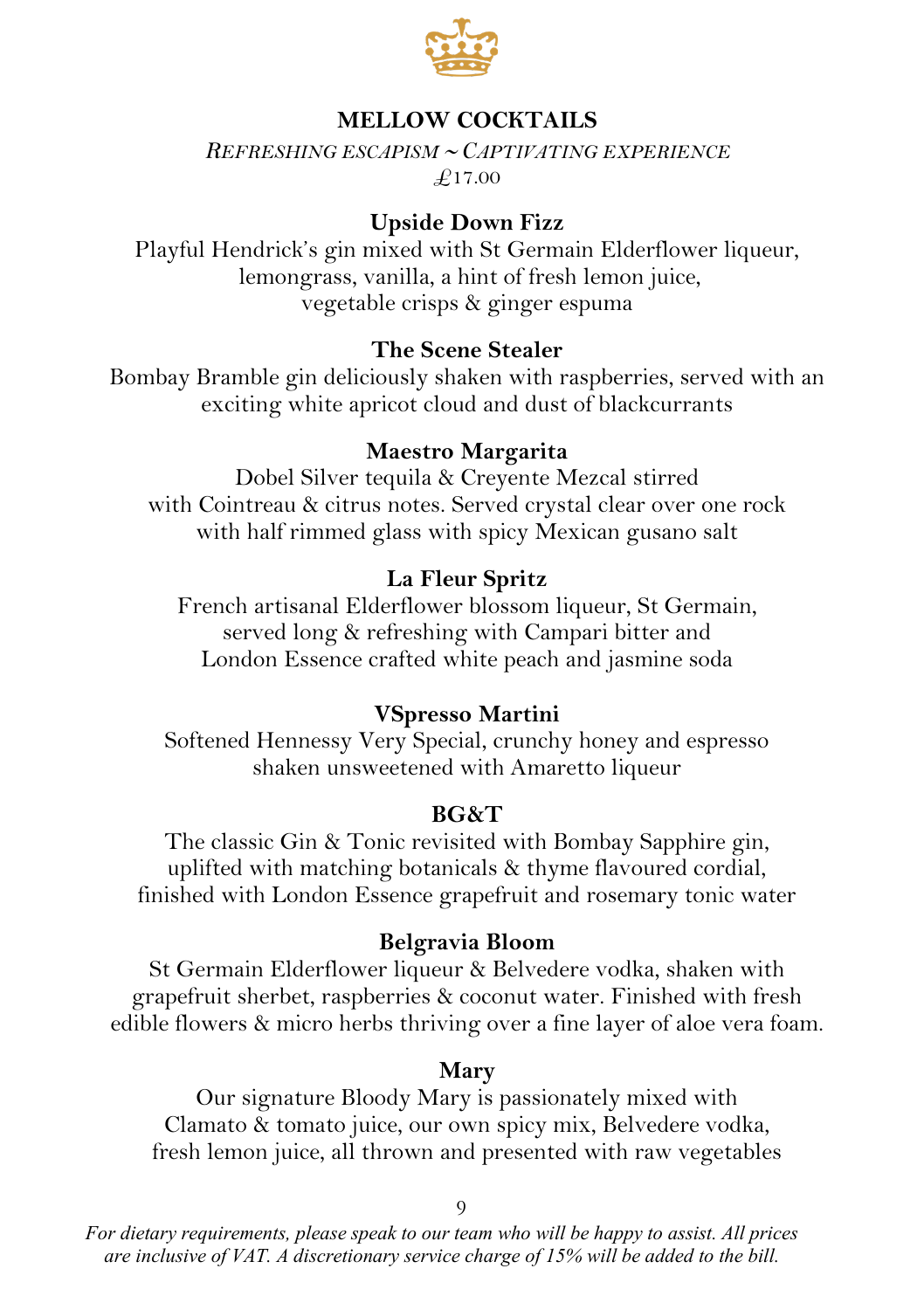

### **CHAMPAGNE COCKTAILS**

£19.00



Moët Impérial is the House's iconic Champagne. Created in 1869, it embodies Moët & Chandon's unique style, a style distinguished by its bright fruitiness, its seductive palate and its elegant maturity. Created from more than 100 different wines, this Champagne is a perfectly executed blend mingling the full body of Pinot Noir with the suppleness of Meunier and the finesse of Chardonnay. The very incarnation of balance in Champagne for over 150 years.

### **Gentle Twinkle**

Delicately balanced cocktail of St Germain elderflower liqueur shaken with a touch of vodka & crushed lemongrass, garnished with pansy flowers, topped with Moёt & Chandon Brut Impérial

#### **Provencal Bellini**

The Venetian's favourite cocktail stirred with white peach purée, ginger cordial, Moёt & Chandon Brut Impérial, and a spray of aromas of lavender

#### **Evergreen 75**

A vibrant affair between Moёt & Chandon Brut Impérial and Bombay Sapphire gin, fresh citrus juice and homemade peppermint syrup

#### **Mojito Royal**

The famous Cuban cocktail intensified with Moёt & Chandon Brut Impérial, fresh mint leaves, Bacardi white rum, champagne syrup & fresh citrus juice

#### **Classic Champagne Cocktail**

Lightly coated glass with Angostura & orange essences, topped up with Moёt & Chandon Brut Impérial layered over Hennesy Cognac, immersed in a white lump of sugar to add a more mellow sweetness

10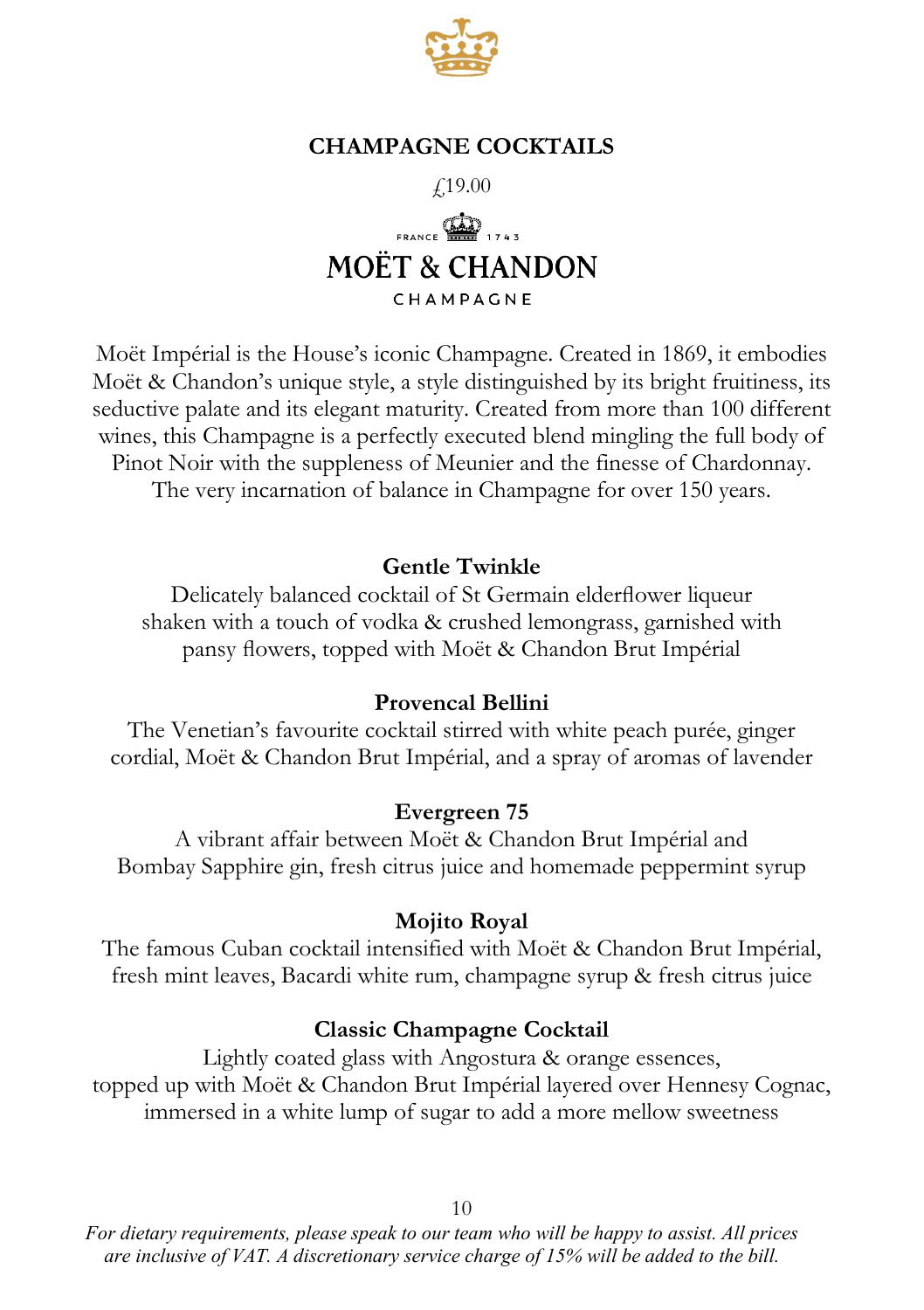

## **NON- ALCOHOLIC - MOCKTAILS**

£12.00





## **Upside Down Fizz**

Playful Atopia Spiced Citrus mixed with elderflower cordial, lemongrass, vanilla and a hint of fresh lemon juice, complemented with vegetable crisps & ginger espuma

## **X-Rated**

Modern London classic prepared with passionfruit & mango juice, lifted with vanilla flavours and shaken with fresh lemon juice

## **The Genuine & Tonic**

England favourite drink covered up with Atopia Spiced Citrus shaken with Everleaf's flavours of saffron, iris & angelica and London Essence Tonic water served on the side

### **The Scene Stealer**

Cranberry juice & maraschino cherries deliciously shaken with raspberries, served with an exciting white apricot cloud and dust of blackcurrants

## **Belgravia Bloom**

Stunning floral mix of elderflower cordial, shaken with home-made grapefruit sherbet, raspberries & coconut water. Finished with fresh edible flowers thriving over a fine layer of aloe vera foam.

### **The Pall Mall**

Generous tropical punch prepared with Atopia non-alcoholic spirit, ginger & rhubarb as well as hedgerow berry. Graciously mixed with London Essence roasted pineapple soda, lychee, passion and citrus, served with a layer of Butterfly Pea Flower infusion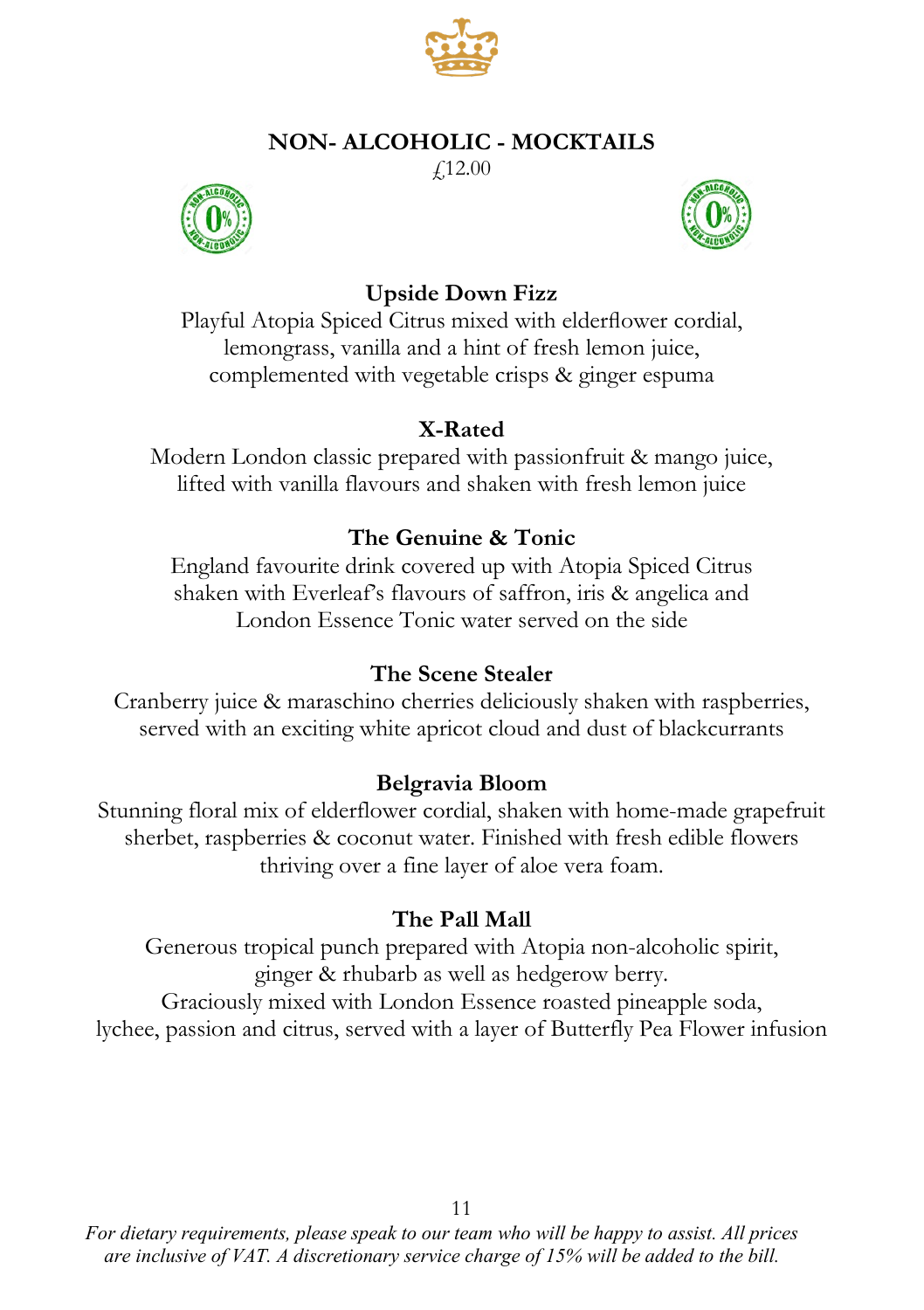

|                                                                                                                                                                                                                                                                                                                                                                      | 50 <sub>ml</sub> | 25ml         |
|----------------------------------------------------------------------------------------------------------------------------------------------------------------------------------------------------------------------------------------------------------------------------------------------------------------------------------------------------------------------|------------------|--------------|
| Hennessy X.O.<br>Deep and powerful, having been aged for between 15 and 30 years in young<br>barrels, the eaux-de-vie selected as constituents of Hennessy $X.O$ are marked out<br>by their power and energy, but also their capacity to achieve a great roundness<br>through time. The first $\mathcal O$ original X.O since 1870.                                  | f35              | $\sqrt{18}$  |
| Paradis<br>Created in 1979, Paradis is known for its voluptuous light and round aroma,<br>and it is named after the Hennessy found's cellar, where only the finest, oldest<br>and rarest eaux-de-vie are kept. Depth and elegance made from 100 eaux-de-vie<br>that have been aged for up to 130 years, Paradis lives up to the harmony of a<br>symphonic orchestra. | $f{,}220$        | $\sqrt{110}$ |
| <b>Richard Hennessy</b><br>Exceptional eaux-de-vie matured to their fullest expression, the oldest dating<br>back to the early $19th$ century. This cognac is a celebration named after Richard,<br>an Irishman best known for founding the Hennessy Cognac dynasty. Powerful<br>& aristocratic.                                                                     | $\angle 400$     | $\sqrt{200}$ |
| Paradis Imperial<br>Relentless and unprecedented alliance of age and finesse, only achievable by<br>mastering the art of selection throughout eight generations of Master Blenders from<br>the Filloux family. Only 10 out of 10,000 eaux-de-vie have the potential one<br>day to join this blend.                                                                   | f450             | $f{,}225$    |
| Ellipse<br>Seven generations of savoir-fair, each leaving their own legacy harmoniously with<br>eaux-de-vie from as early as 1771. 2000 bottles have ever been produced.                                                                                                                                                                                             | £1,200           | $\sqrt{600}$ |
| <b>Timeless</b><br>To celebrate to the turn of the millennium, this nectar blends 11 of the finest<br>vintages of the $20th$ century. Very rarely appears, even to the most demanding<br>cognac connoisseur.                                                                                                                                                         | f,1,700          | £,850        |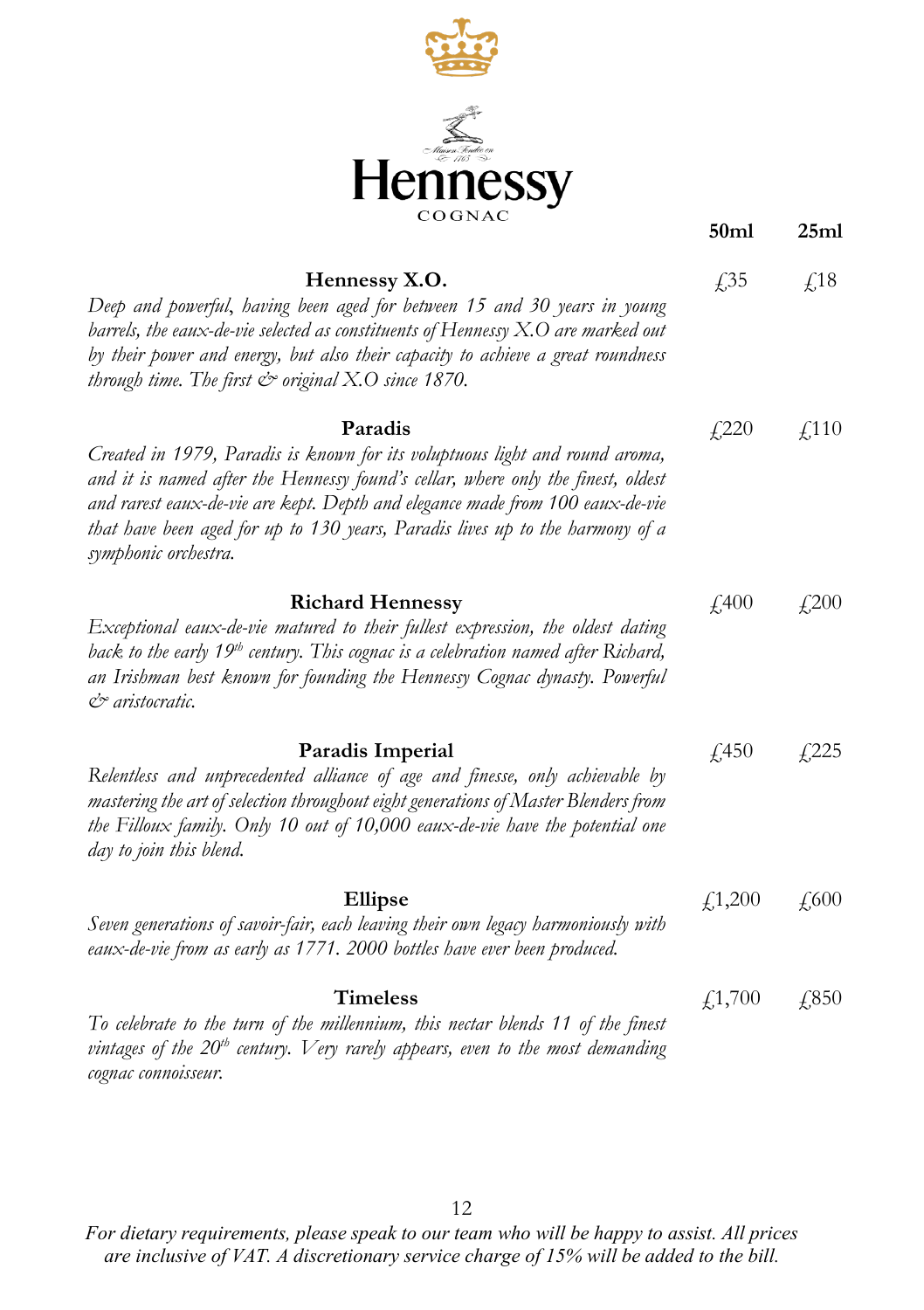

### **COGNACS**

#### **ALL AVAILABLE IN 25ML MEASURE UPON REQUEST**

## 1817

*Great cognac connoisseur King George IV of Great Britain asked Hennessy to create a "very superior old pale cognac".*

> **Measure**   $50ml$ <br> $f.15$

Hennessy Very Superior Old Pale - VSOP

| Courvoisier XO      | f.28         | Hine Antique                                  | $\sqrt{32}$  |
|---------------------|--------------|-----------------------------------------------|--------------|
| Delamain Pale & Dry | f 28         | Remy Martin XO                                | f32          |
| Lanesborough 1991   | f 35         | Ragnaud Heritage                              | <i>√</i> 180 |
| Audrey Exception    | 4.80         | Courvoisier Erté Collection                   | <i>f</i> 300 |
| Louis XIII          | $\sqrt{450}$ | Vendanges - Distillate - L'Esprit du Cognac - |              |
|                     |              | Inedit                                        |              |

## **VINTAGE COGNACS**

### **19th Century**

|                          | 1884 Ade Luze & Fils                        | $\angle 700$    |
|--------------------------|---------------------------------------------|-----------------|
|                          | 1878 Vieux Cognac Moyet                     | $\sqrt{.800}$   |
|                          | 1865 Audin Freres                           | £800            |
|                          | 1863 Johnston                               | f1,000          |
|                          | Pre-Phylloxera                              |                 |
|                          | 1830 Reserve Louis-Philippe                 | f,1,000         |
| 1811                     | Napoléon Grande Reserve                     | £,1,700         |
| 1810                     | JBE de Massougnes                           | f2,000          |
| 1809                     | Grande Fine Champagne Napoleon              | $f{,}2,200$     |
| 1805                     | Jacques Hardy private cellar - Bottled 1895 | $\sqrt{2,800}$  |
| 1800                     | Boutelleau & Co                             | 42,500          |
| <b>French Revolution</b> |                                             |                 |
| 1790                     | Jacques Hardy private cellar - Bottled 1880 | $\sqrt{3,500}$  |
| 1778                     | Grand Fine Champagne                        | f4,800          |
|                          | 1775 Grand Fine Champagne                   | $\sqrt{.5,500}$ |
| 1770                     | Grand Fine Champagne                        | f(6,500)        |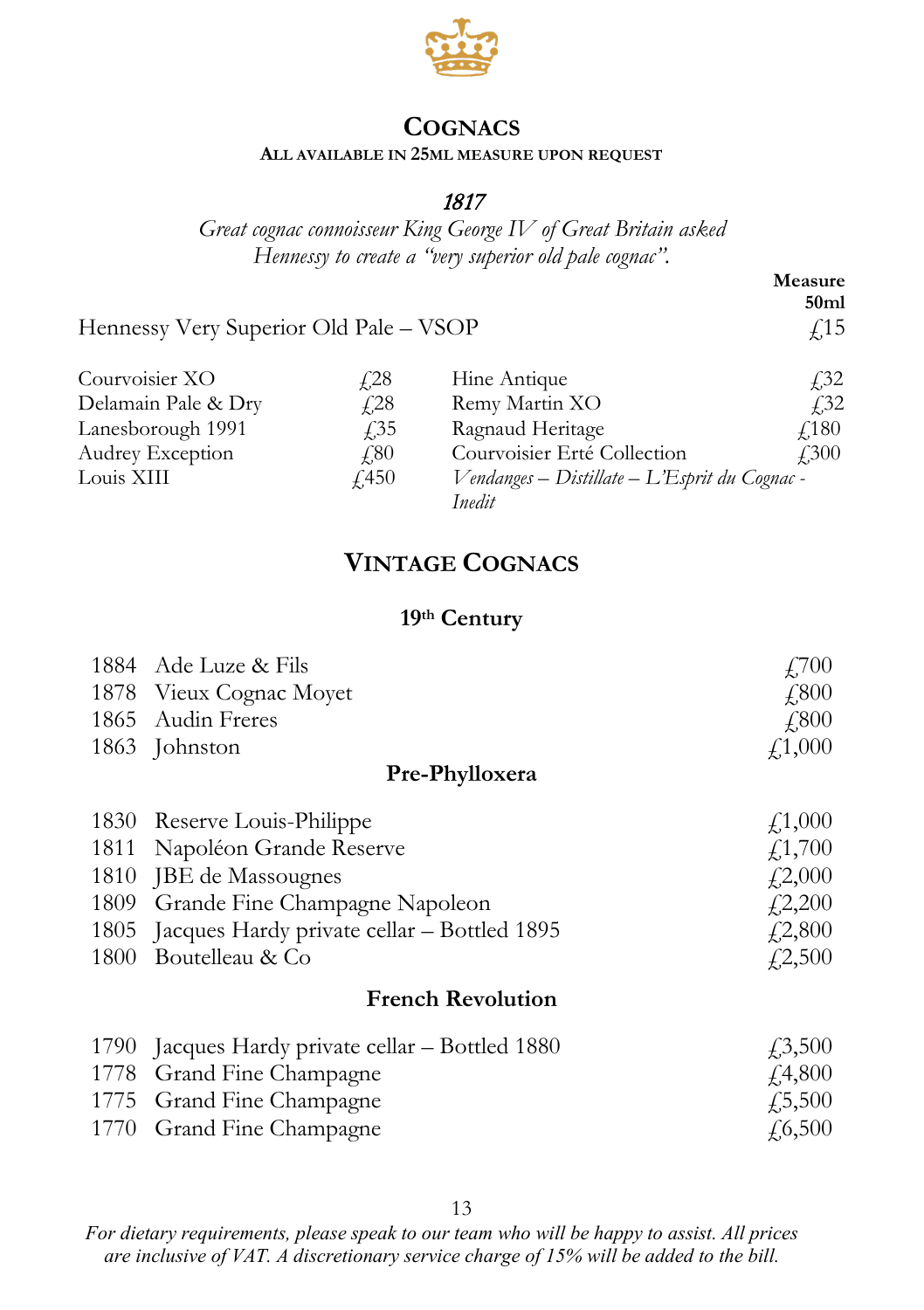

## **HENNESSY DISCOVERY FLIGHT**

£125

**Hennessy X.O.** Rich, robust and powerful *25ml*

**Hennessy Paradis** Round, silky and delicate *25ml*

These two wonderful cognacs present the rich versatility of tastes & flavours that the house of Hennessy cognac has to offer. Like a couple dancing, these two sublime cognacs have their own personality, but side by side is when the magic happens.

#### *Did You Know?*

The Angels' Share is the poetic name for evaporation during the maturation of the cognacs in the barrels, which leads to 2-3% loss every year. After 25 years of maturation, 50% of the initial inventory has been enjoyed by the angels. After 50 years, this amounts to a 90% loss.

### **ARMAGNACS**

|      | Janneau XO                      |          | £20                             |
|------|---------------------------------|----------|---------------------------------|
|      | De Lord, Lanesborough selection | $20y$ .o | £,28                            |
| 1989 | Darroze, Domaine de Lamarquette | $30y$ .o | £40                             |
| 1968 | Darroze, Domaine de Bellair     | 49 y.o   | £,68                            |
| 1897 | Dupeyron                        | 121 y.o  | $\sqrt{475}$                    |
| 1868 | Dupeyron                        | 150 y.o  | £,600                           |
|      | <b>CALVADOS</b>                 |          |                                 |
|      | Château De Breuil XO            | 20 y.o   | $\textcolor{red}{\downarrow}20$ |
|      | Lemorton hors d'age             | 20 y.o   | f35                             |
|      | <b>PORT</b>                     |          |                                 |
|      |                                 |          | Measure<br>100ml                |
|      | Graham's 10 Year Old Tawny Port | 10y.o    | f <sub>19</sub>                 |
|      | Graham's 20 Year Old Tawny Port | $20y$ .o | $\sqrt{26}$                     |
|      | Graham's 30 Year Old Tawny Port | 30y.o    | £,37                            |
|      | Graham's 40 Year Old Tawny Port | 40 y.o   | $\sqrt{.50}$                    |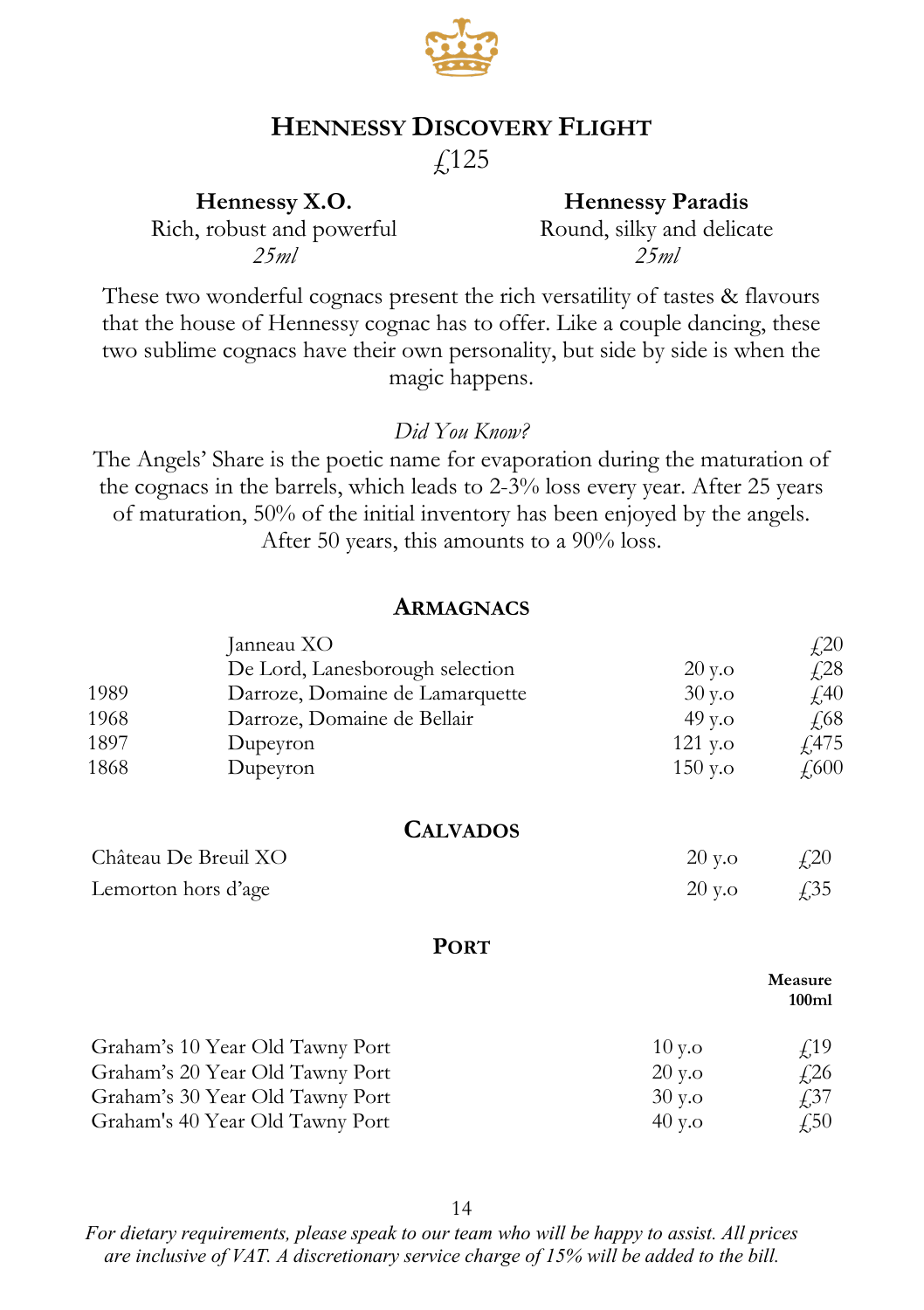



*Founded in 1892 by William Grant, the whiskies from the Balvenie distillery have been awarded an inpressive gold medal haul at tasting competitions. David Stewart, the industry's longest-serving malt master of any distillers, celebrated his 50th anniverasry in charge, with some amazing limited releases that we are proud to share with you at the Library Bar.*

## **Warehouse 24 – The home of the oldest & rarest whiskies**

## **The BALVENIE 1961 - 55 Year – DCS Chapter 3**

The oldest release from The Balvenie to date and only 65 bottles available globally. CASK #4193 - ABV: 41.7% Barrel type: European oak oloroso sherry hogshead Fill date: June 14, 1961 - Bottle date: June 12, 2017 £6,000

## **The BALVENIE 50 Year Old - CASK #4567**

Produced by and in honour of Malt Master David Stewart's 50th year with William Grant & Sons, only 131 bottles were filled from the CASK #4567, a European oak oloroso sherry hogshead. Fill date: May 28, 1963 - Bottle date: 2014 - ABV: 45.4%

## **The BALVENIE 40 Year Old – 2014 release**

The Balvenie's oldest regularly released bottling, a stunning balance of age, traditional whisky cask and Sherry cask . Highly recommended.  $ABV: 48.5\%$ 

### **The BALVENIE 30 Year Old – 2014 release**

Awarded best Speyside single malt in 2013, the whisky is a mix of traditional ex-Bourbon barrels oak & European oak oloroso sherry hogshead – ABV: 47.3%

15

*For dietary requirements, please speak to our team who will be happy to assist. All prices are inclusive of VAT. A discretionary service charge of 15% will be added to the bill.*

£5,000

**50ml**

£850

£150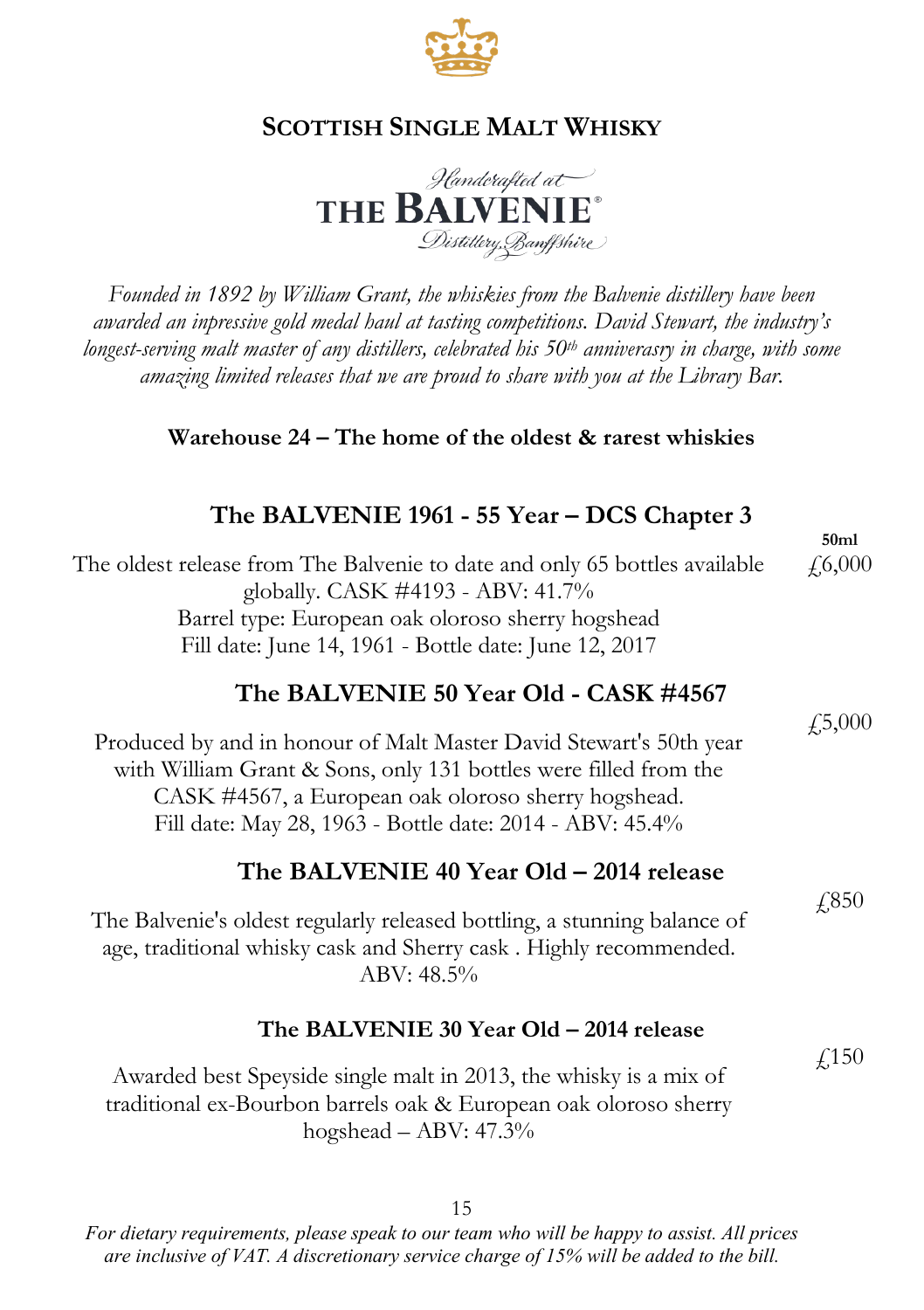



*For over 150 years, The Dalmore has set the standard in multi cask maturation. Master Distiller "The Nose" Richard Paterson searches the world for the finest casks to gracefully mature the precious new make spirit.*

*The multi-stage maturation results in sumptuous whiskies of legendary finess.*

#### **The Dalmore 40 Year Old (2018 Release)**

**50ml**

| Indulgent, complex and soft, this whisky is initially matured in American<br>white oak ex-bourbon casks, before being transferred into 30 years old<br>Matusalem olorosso casks. The precious liquid is then blended with<br>another spirit that started life in ex-bourbon casks, one that was laid to | $\sqrt{1,650}$<br>ABV: |
|---------------------------------------------------------------------------------------------------------------------------------------------------------------------------------------------------------------------------------------------------------------------------------------------------------|------------------------|
| rest in 1970's Graham's Port Colheita casks.                                                                                                                                                                                                                                                            | 42%                    |
| The Dalmore 35 Year Old                                                                                                                                                                                                                                                                                 |                        |
| This inimitable aged icon is matured in bourbon, Matusalem sherry and<br>Colheita port casks and just 1,000 bottles are released each year.                                                                                                                                                             | f,1,000                |
| Presented in a Baccarat crystal decanter bottle, the stag is produced by                                                                                                                                                                                                                                | ABV:                   |
| Royal Warrant-holding Scottish silversmiths Hamilton & Inches.                                                                                                                                                                                                                                          | 40%                    |
| The Dalmore 25 Year Old (2015 Release)                                                                                                                                                                                                                                                                  |                        |
| A perfect example of the distillery's tradition of maturing in an extensive<br>selection of casks. Initially aged in American white oak, it is then hand-                                                                                                                                               | $f{,}220$              |
|                                                                                                                                                                                                                                                                                                         |                        |

divided into 25 year old Palomino Fino sherry butts and 1980s first-fill bourbon casks. The whiskies are then married in bourbon barrels before finally enjoying some time in Tawny port pipes from Portugal producing remarkable complexity. ABV:  $42%$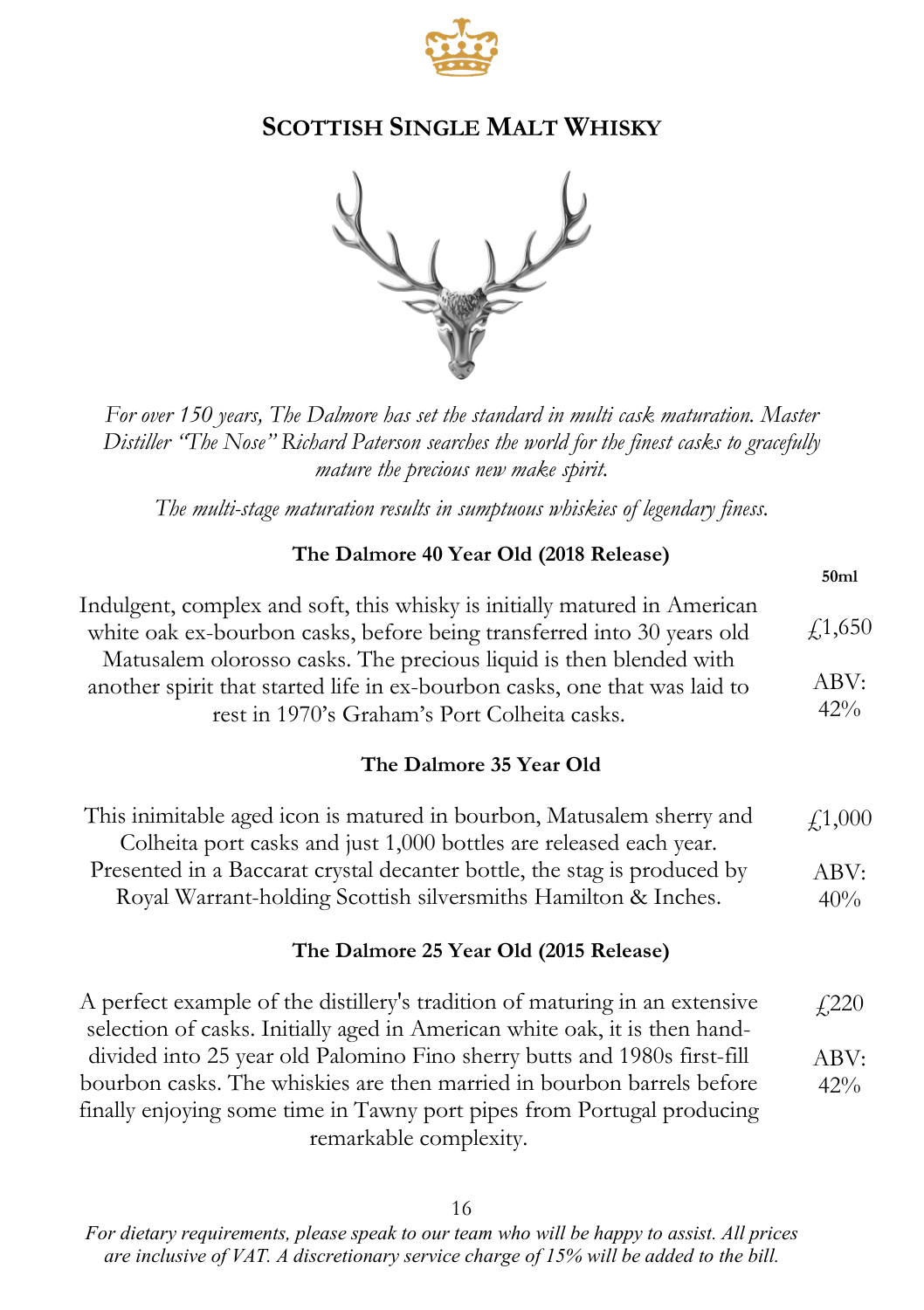

*Many consumers are "blinded" by the arbitrary geography of Single Malt whiskies and believe that the region dictates the flavour profile. We prefer to present our selection based on the flavour profiles of each whisky, knowing that most of the flavours and colours will come from the barrels that will be used during the maturation.*

### **FLAVOUR PROFILES FLIGHT** TO HELP YOU TO EXPLORE AND UNDERSTAND

£45.00 - 25 ml each

Enjoy & discover the flavour profile of Single Malt whiskies, comparing the taste obtained after ageing the whiskies in different type of barrels, and also the opportunity to try the famous "peat-smoky" taste.

| Glenfiddich 21 yo Reserva Rum Cask | $40\%$   | Ex Bourbon barrels            |
|------------------------------------|----------|-------------------------------|
| Glendronach 18 yo Allardice        | 46%      | Oloroso Sherry casks seasoned |
| Balvenie 14 yo Peat Week           | $48.3\%$ | Medium Peated Single Malt     |

#### **DELICATE, FRESH FRUITS & HERBAL NOTES**

*Usually these whiskies will spend many years in barrels that once were used for the production of American Bourbon. The wood used to make these barrels is the American Oak - Quercus alba. Typical flavours associated with this oak are vanilla, citrus & coconut. These whiskies tend to be lighter in style.*

|                                           | Region            | Comments                                                     | 50 <sub>ml</sub> |
|-------------------------------------------|-------------------|--------------------------------------------------------------|------------------|
| Cardhu 15 yo                              | Speyside          | Viscous & light finish                                       | $\sqrt{16}$      |
| Dalwhinnie 15 yo                          | Highland          | Clean elegant introduction                                   | $\sqrt{16}$      |
| Glenmorangie 18 yo                        | Highland          | Agrumes & subtle honey                                       | $\sqrt{16}$      |
| Balvenie 14 yo Carribean                  | Speyside          | Warm exotic mouth feel                                       | f <sub>19</sub>  |
| Glenfiddich 21 yo                         |                   |                                                              | $\sqrt{40}$      |
| Gran Reserva Rum Cask                     | Speyside          | Vibrant, toffee & tropical                                   |                  |
|                                           | Collector's Shelf |                                                              |                  |
| Glen Grant 25 yo<br>Royal Wedding Reserve | Speyside          | Celebrating the Wedding of<br>Charles & Diana in 1981.       | $\angle 100$     |
| Glen Flagler 5yo<br>Distilled in 1970     | Lowland           | Produced for 21 years until<br>1985 in Airdrie's distillery. | $\sqrt{120}$     |
| Glenkinchie 22 yo<br>Distilled in 1966    | Lowland           | Rare "The costumes" edition<br>only 264 bottles produced.    | $\sqrt{180}$     |

17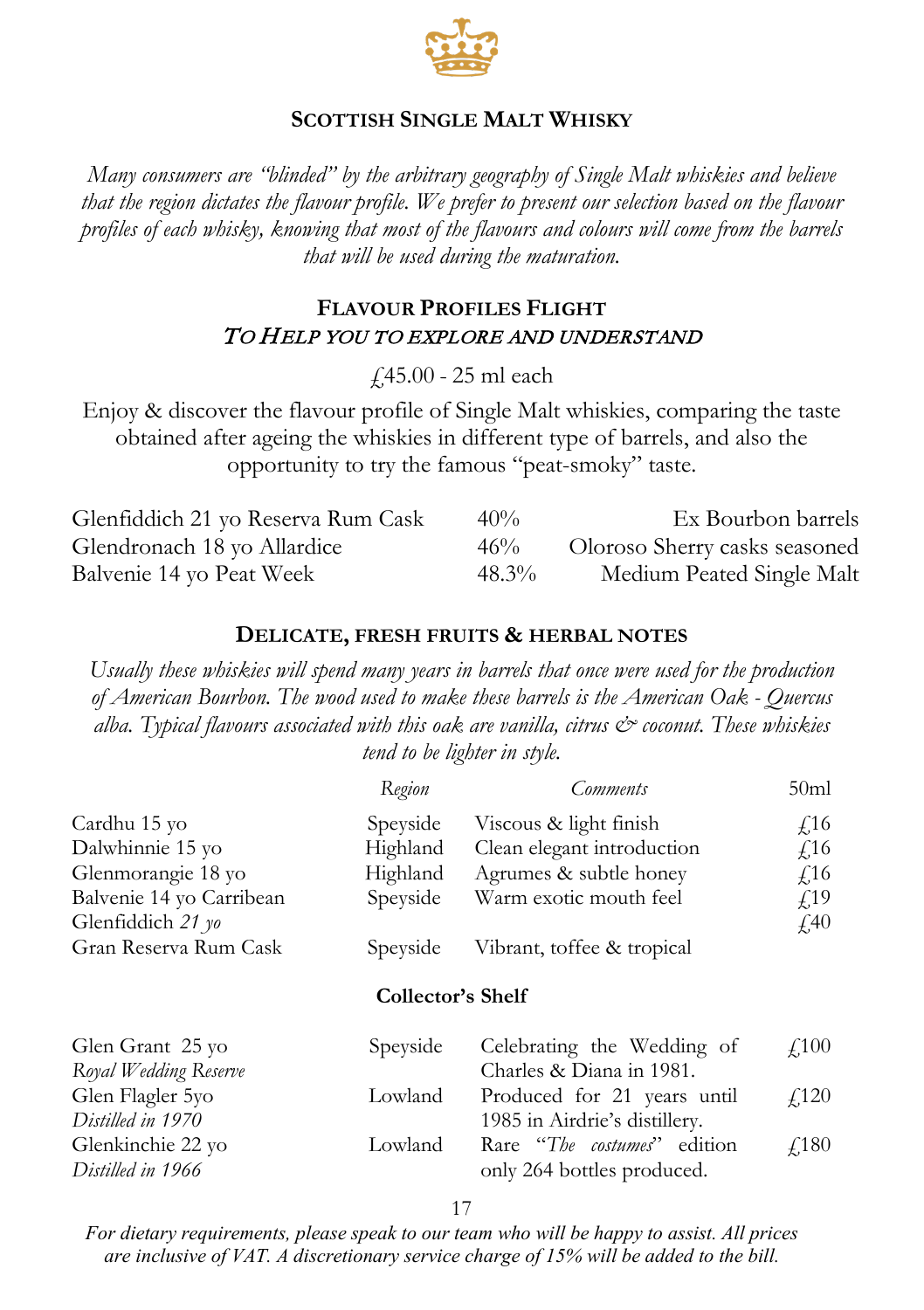

#### **FULL BODIED, RIPE FRUITS & SPICES**

*Usually these whiskies have been aged in barrels that have been seasoned in Jerez, Spain, for the production of Oloroso Sherry wines, or sometimes they also contain a blend of aged whiskies in ex Bourbon barrels. The wood used in Spain for the barrels is usually the European Oak – Quercus robur, rich in tannin and once emptied of Sherry, the typical flavours associated are dried fruits, orange citrus and spices. These whiskies tend to be heavier in style.*

|                     | Region   | <i>Comments</i>                  | 50ml         |
|---------------------|----------|----------------------------------|--------------|
| Oban 14 yo          | Highland | Autumn and sea flavour           | $\sqrt{17}$  |
| Bunnahabhain 18 yo  | Islay    | Unchilfiltered, unpeated & dense | f21          |
| Glenfiddich 18 yo   | Speyside | Rich & wonderfully popular       | $\sqrt{25}$  |
| Glenfarclas 21 yo   | Speyside | Heavy weight in sherry casks     | f27          |
| Glendronach 18 yo   | Highland | Christmas flavours in a bottle   | $\sqrt{35}$  |
| Auchentoshan 21 yo  | Lowland  | Light & Mellow sherry casks      | $\sqrt{.35}$ |
| Glenmorangie Signet | Highland | Chocolate roasted malt, coffee   | $\sqrt{.50}$ |

#### **The Macallan**

*The Fine*  $\breve{c}$  *Rare range features well-aged and jaw-dropping releases, highly sought after by collectors and enthusiasts. These whiskies are aged in Oloroso Sherry barrels and bottled as single cask.*

|                                 | Age          | Abv      | cask   | 50 <sub>ml</sub> |
|---------------------------------|--------------|----------|--------|------------------|
| Rare Cask                       | N/A          | 43%      | N/A    | $\sqrt{45}$      |
| The Macallan                    | 18 years old | 43%      | N/A    | $\sqrt{.80}$     |
| The Macallan                    | 25 years old | 43%      | N/A    | f180             |
| The Macallan                    | 30 years old | 43%      | N/A    | $\sqrt{.500}$    |
| The Macallan No6                | N/A          | 43%      | N/A    | $\sqrt{750}$     |
| The Macallan M                  | N/A          | 43%      | N/A    | f1,000           |
| Fine & Rare 1956                | 15 years old | $46.2\%$ | N/A    | $\sqrt{.3,000}$  |
| Fine & Rare 1951<br>348 bottles | 51 years old | $52.3\%$ | No 644 | f4,000           |
| Fine & Rare 1940<br>132 bottles | 37 years old | 43%      | N/A    | f4,500           |

18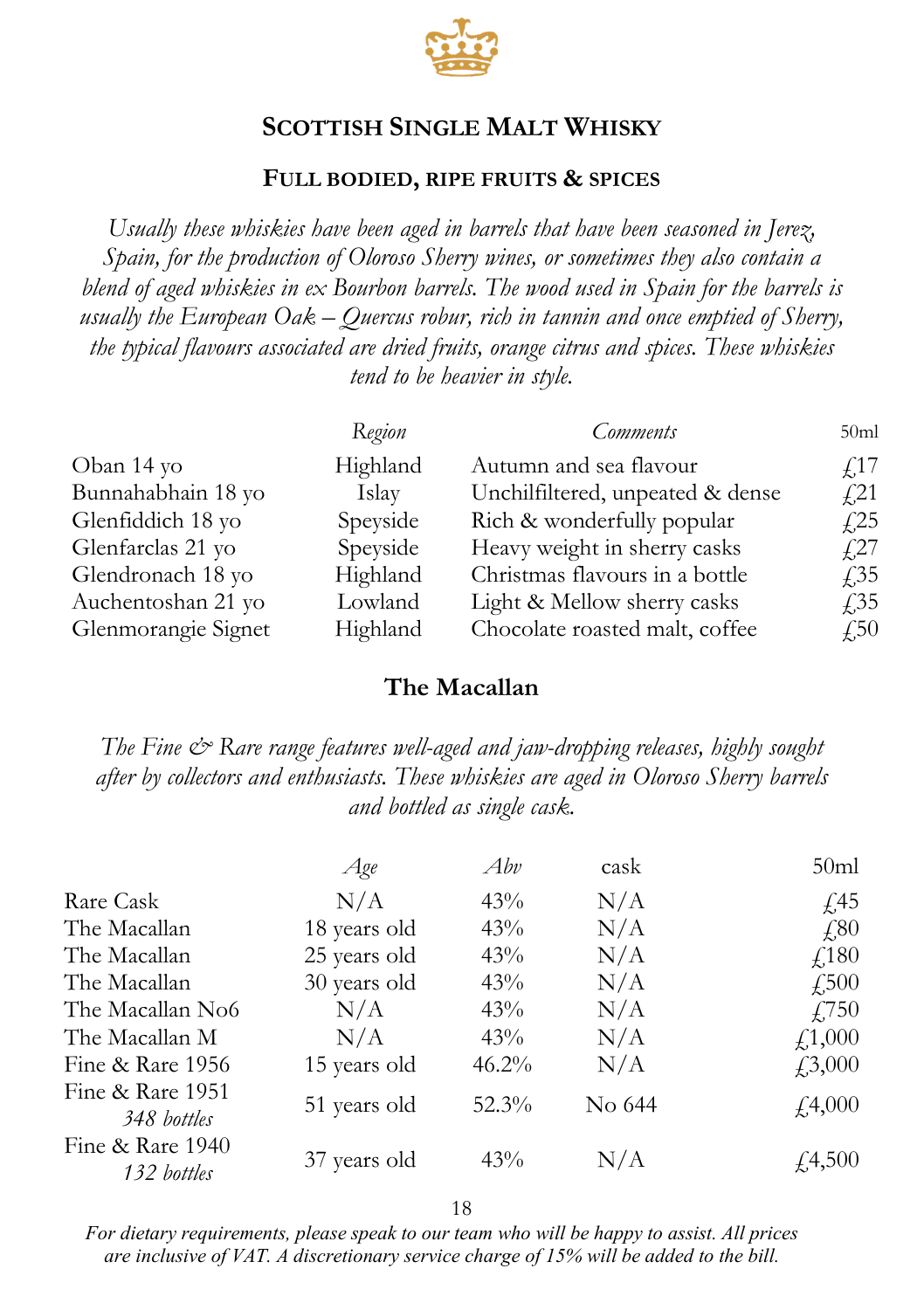

## **EXPERIMENTAL BARRELS' AGEING**

These whiskies offer new exiting layers of flavours created by finishing the ageing in unusual barrels previously used for different wines, spirts & beers.

|                                                     | Region   | <b>Comments</b>                                                                                              | 50ml                     |
|-----------------------------------------------------|----------|--------------------------------------------------------------------------------------------------------------|--------------------------|
| Glenfiddich IPA<br>India Pale Ale                   | Speyside | Finished in casks seasoned with India<br>Pale Ale, fruity dram                                               | $\text{\textsterling}18$ |
| The Dalmore<br>Cigar Malt Reserve                   | Highland | Ex-bourbon casks, Matusalem<br>oloroso sherry casks and Cabernet<br>Sauvignon barriques                      | f <sub>1</sub> 25        |
| Balvenie 17 Year Old<br>DoubleWood                  | Speyside | Switched to sherry wood to finish,<br>D. Stewart's invention                                                 | £38                      |
| Balvenie 21 Year Old<br>Port Wood Finish            | Speyside | Succulent after dinner<br>American & Port pipes barrels                                                      | $\sqrt{40}$              |
| The Dalmore<br>King Alexander III                   | Highland | French wine, Madeira, Sherry,<br>Marsala, Port and Bourbon                                                   | $\sqrt{42}$              |
| Glenfiddich Grand Cru<br>23 Year Old                | Speyside | First aged in American & European<br>oak casks, before finishing in rare<br>French cuvée oak casks           | $\sqrt{65}$              |
| Glenfiddich Grande<br>Couronne 26 Year Old          | Speyside | First aged in American & European<br>oak casks, before rersting for two<br>years in rare French Cognac casks | £,130                    |
| Glenfarclas 1981<br>Port Cask - 35 Year Old         | Speyside | Fourth edition of the Family<br>collector. Matured in Port Cask                                              | £220                     |
| The Dalmore Quintessence<br>50th Anniversary of R.P | Highland | 5 Californian red wine casks:<br>Zinfandel, Merlot, Cabernet<br>Sauvignon, Syrah, Pinot Noir                 | £240                     |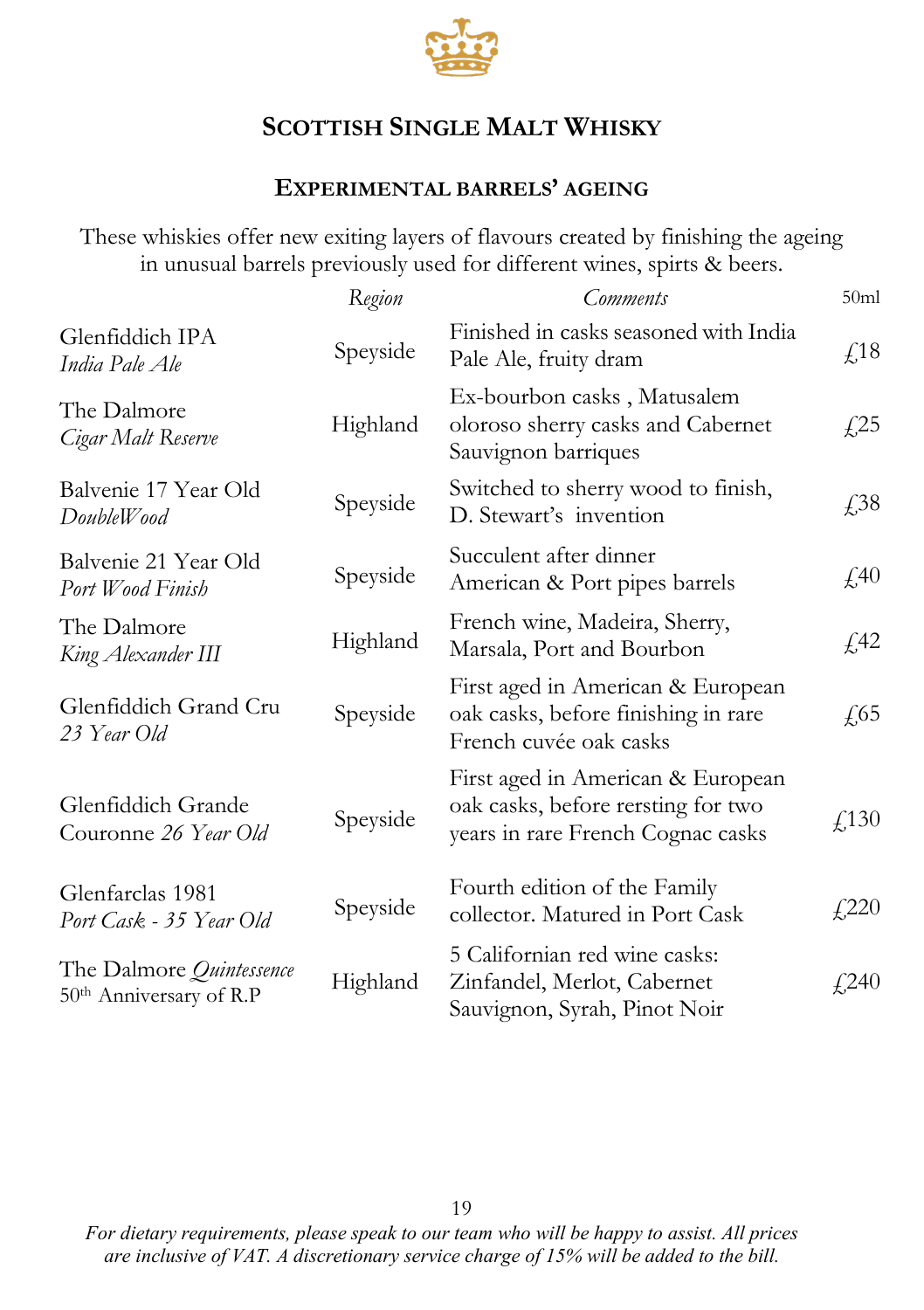

### **SMOKEY – PEPPERY – PEATY**

*Peat is earth that consists of compact accumulation of decomposed grasses, moss, trees, roots, dead animals and soil over thousand of years. Historically used as a source of fuel when dried, the peat burns during the drying process of barley, and the dense smoke is absorbed by the grains. This phenolic flavour remains thoroughout the entire whisky making process and the level of smokiness is determined by the time that the barley grain is exposed to the pungent peat smoke.*

|                     | Region   | Comments                             |                 |
|---------------------|----------|--------------------------------------|-----------------|
| Ardbeg 10 yo        | Islay    | Big smoke & non-chill filtered       | $\sqrt{14}$     |
| Laphroaig 10 yo     | Islay    | Classic seaweed, smoke, characterful | f <sub>14</sub> |
| Talisker 10 yo      | Sky      | Sweet profile, pepper & seaweed      | f <sub>15</sub> |
| Lagavulin 16 yo     | Islay    | Devoted to peat, sweet sherry body   | $f$ 16          |
| Balvenie Peat Week  | Speyside | 14 yo Bourbon cask, gentle vanilla   | f <sub>19</sub> |
| Ailsa Bay 48.9%     | Lowland  | Spicy, cinnamon, peaty               | f <sub>19</sub> |
| Bowmore 18 yo       | Islay    | Balance between wood and smoke       | f <sub>25</sub> |
| Highland Park 18 yo | Orkney   | Brilliant whisky, gently smoky       | f32             |
| Talisker 25 yo      | Sky      | Very Talisker, enjoyable sea storm   | $\sqrt{60}$     |
| Cao Ila 25 yo       | Islay    | Calm, rich, moreish experience       | $f_{\cdot}$ 90  |

## **Island of Islay - Cask Strength Whiskies**

|                       | Abv      | Comments                            |              |
|-----------------------|----------|-------------------------------------|--------------|
| Port Charlotte PC8    | $60.5\%$ | Limited release, first steps at 8yo | <i>T</i> 45  |
| Laphroaig 25 yo       | $45.1\%$ | Soft Oloroso Sherry barrels finish  | 4.65         |
| Caol Ila 1983 . 31 yo | 48.1%    | Fresh American oak & tamed smoke    | $\sqrt{.80}$ |

#### **Islay Collector's shelf**

|                 | Age & Abv     | Comments                                                                 |            |
|-----------------|---------------|--------------------------------------------------------------------------|------------|
| Port Ellen 1976 | 18 yo, $46\%$ | Single cask of the most legendary<br>Scotland's closed whisky distillery | $f_{.}200$ |

20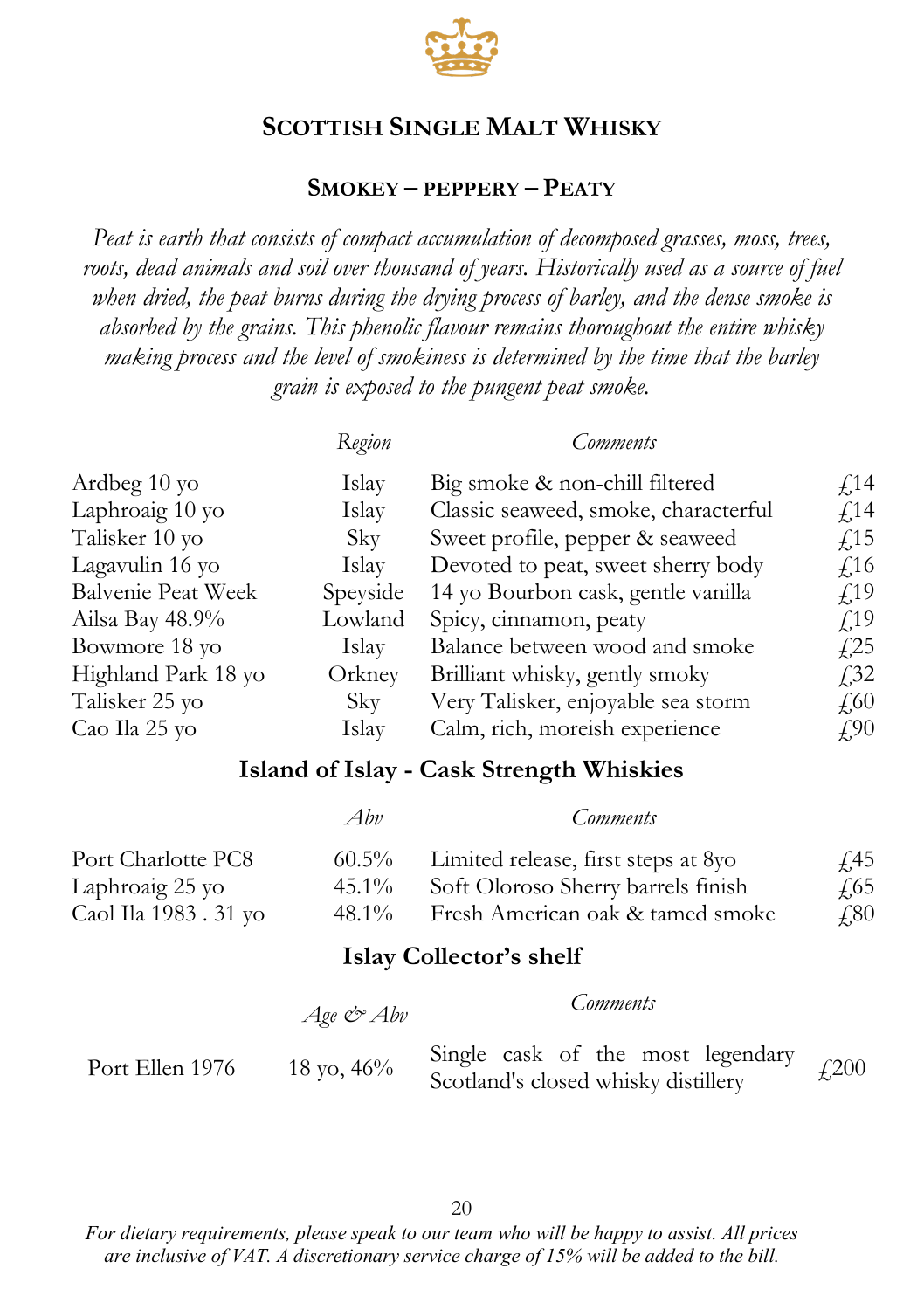

## **BLENDED SCOTCH WHISKY**

| Johnnie Walker Black Label       | f <sub>12</sub>        |
|----------------------------------|------------------------|
| Chivas 12 years old              | $\sqrt{13}$            |
| Chivas 18 years old              | <i>F</i> <sub>18</sub> |
| Johnnie Walker Gold Label        | f <sub>1</sub> 22      |
| Chivas Royal Salute 21 years old | $\sqrt{30}$            |
| Johnnie Walker Blue Label        | $\sqrt{47}$            |
| Chivas 25 years old              | $\sqrt{50}$            |
| Ballantine's 30 years old        | $\angle 70$            |
| Johnnie Walker, King George V    | $\angle 120$           |
|                                  |                        |

## **IRISH WHISKEY**

| Black Bush                         | f12                    |
|------------------------------------|------------------------|
| <b>Jameson</b>                     | $\sqrt{13}$            |
| Bushmills 10 years old Single Malt | <i>F</i> <sub>13</sub> |
| Redbreast 15 years old Single Malt | $\sqrt{18}$            |
| JJ Corry, The Gael                 | $\angle 30$            |
| Bushmills 16 years old Single Malt | f35                    |
| Middleton, very rare, Single Malt  | $\sqrt{.50}$           |
| Bushmills 21 years old Single Malt | £50                    |

## **AMERICAN & CANADIAN WHISKY**

| f <sub>12</sub>   |
|-------------------|
| f <sub>12</sub>   |
| f <sub>12</sub>   |
| f13               |
| f <sub>13</sub>   |
| f13               |
| $f$ <sub>22</sub> |
| $f$ ,25           |
| $\sqrt{150}$      |
| $\sqrt{.300}$     |
| $\sqrt{400}$      |
| $\sqrt{550}$      |
|                   |

## **JAPANESE WHISKY**

| Nikka from the barrel        | $\sqrt{15}$ |
|------------------------------|-------------|
| Nikka Miyagikyo              | f25         |
| Hakushu 12 years old         | f32         |
| Yamazaki 12 years old        | <b>£36</b>  |
| Nikka Taketsuru 17 years old | $\sqrt{41}$ |
| Hibiki 17 years old          | 470         |

21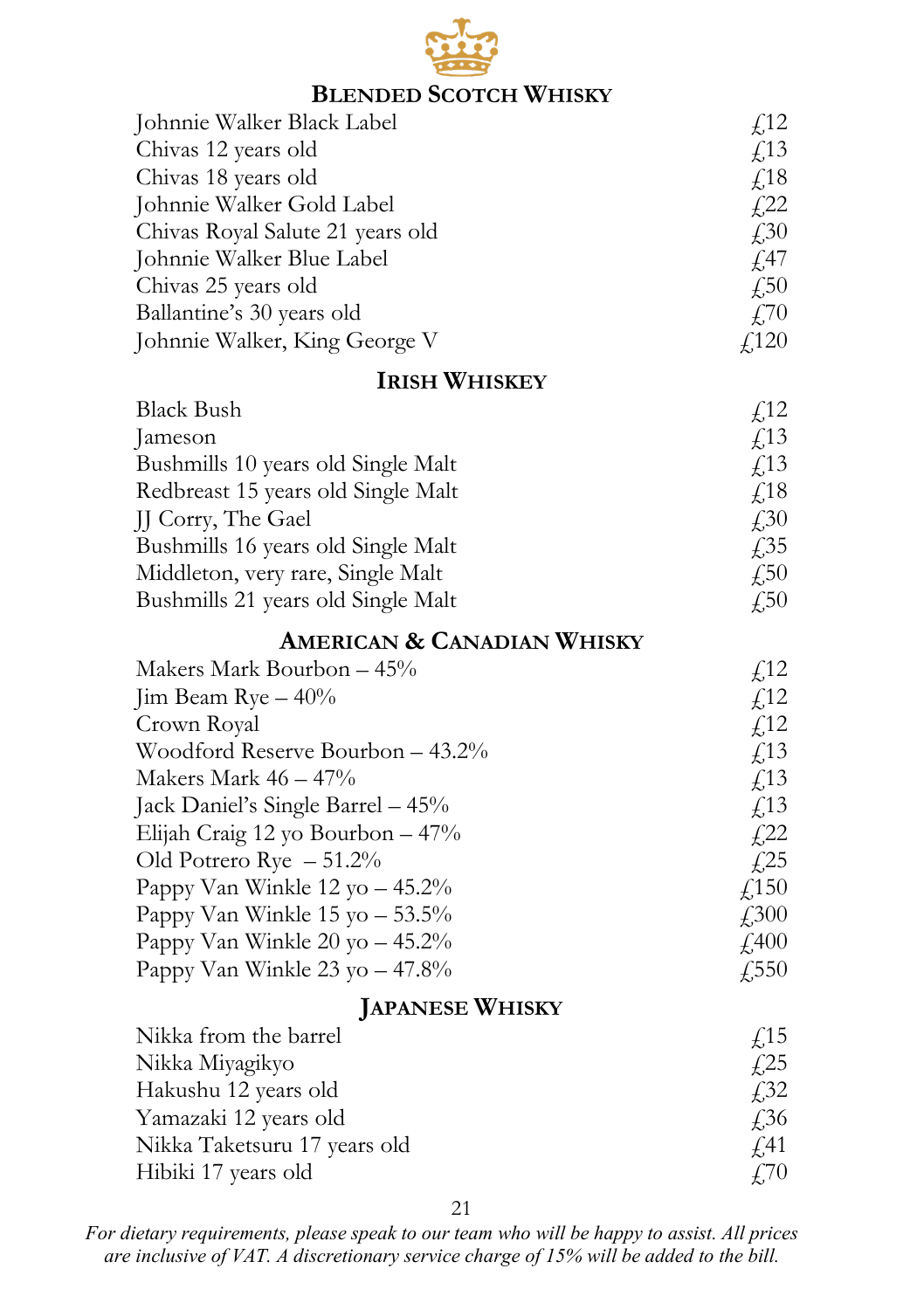

| Jose Cuervo Tradicional<br>Maestro Dobel Silver<br>Casamigos - Don Julio - Patron<br>Maestro Dobel Humito Smoked Tequila<br>Casa Dragones Blanco<br>Jose Cuervo Reserva de la Familia Platino<br>Gran Patron Platinum |                        | f <sub>12</sub><br>$\textstyle\int$ 15<br>$\sqrt{15}$<br>£18<br>$\textcolor{red}{\downarrow}20$<br>£23<br>$\sqrt{65}$ |
|-----------------------------------------------------------------------------------------------------------------------------------------------------------------------------------------------------------------------|------------------------|-----------------------------------------------------------------------------------------------------------------------|
| Tequila 1800 Reposado<br>Maestro Dobel Diamante (blended & filtered with Anejo & Extra Anejo)                                                                                                                         |                        | £15<br>£22                                                                                                            |
| Patron Añejo<br>Don Julio Añejo<br>Don Julio 1942                                                                                                                                                                     |                        | £17<br>$\textsterling}18$<br>£35                                                                                      |
| Jose Cuervo Reserva de la Familia<br>Tapatio Excellencia<br>Dobel 50 - 1969                                                                                                                                           |                        | $\sqrt{.}31$<br>£35<br>$\sqrt{110}$                                                                                   |
| <b>MEZCAL</b>                                                                                                                                                                                                         |                        |                                                                                                                       |
| Creyente Joven<br>Illegal Reposado                                                                                                                                                                                    |                        | £16<br>$\sqrt{16}$                                                                                                    |
| <b>RUM</b>                                                                                                                                                                                                            |                        |                                                                                                                       |
| Bacardi Superior                                                                                                                                                                                                      | Puerto Rico            | f <sub>12</sub>                                                                                                       |
| Discarded Banana Peel Rum                                                                                                                                                                                             | Caribbean              | f <sub>12</sub>                                                                                                       |
| The Kraken Black Spiced Rum                                                                                                                                                                                           | Trinidad & Tobago      | £12                                                                                                                   |
| Yaguara Cachaca                                                                                                                                                                                                       | Brazil                 | £12                                                                                                                   |
| Gosling Black Seal                                                                                                                                                                                                    | Bermuda                | £13                                                                                                                   |
| Flor de Caña 7 years Old Grand Reserve                                                                                                                                                                                | Nicaragua              | £13                                                                                                                   |
| Havana Club 7 years old                                                                                                                                                                                               | Cuba                   | £14                                                                                                                   |
| Pusser Blue Label                                                                                                                                                                                                     | British Virgin Islands | £15                                                                                                                   |
| Mount Gay XO                                                                                                                                                                                                          | <b>Barbados</b>        | £15                                                                                                                   |
| Santa Teresa 1796                                                                                                                                                                                                     | Venezuela              | $\textsterling 16$                                                                                                    |
| Ron Zacapa 23                                                                                                                                                                                                         | Guatemala              | $f_{\nu}$ 17                                                                                                          |
| Ron Zacapa XO                                                                                                                                                                                                         | Guatemala              | £34                                                                                                                   |
| Mount Gay 1703                                                                                                                                                                                                        | <i>Barbados</i>        | £40                                                                                                                   |
| Appleton Estate 21 years old                                                                                                                                                                                          | Jamaica                | £45                                                                                                                   |
| Havana Club 15 years old                                                                                                                                                                                              | Cuba                   | £45                                                                                                                   |
| Diplomatico Ambassador                                                                                                                                                                                                | Venezuela              | £65                                                                                                                   |
| El Dorado 25 years old                                                                                                                                                                                                | Guyana                 | £140                                                                                                                  |
| Clement 1952                                                                                                                                                                                                          | Martinique             | $f{,}255$                                                                                                             |

22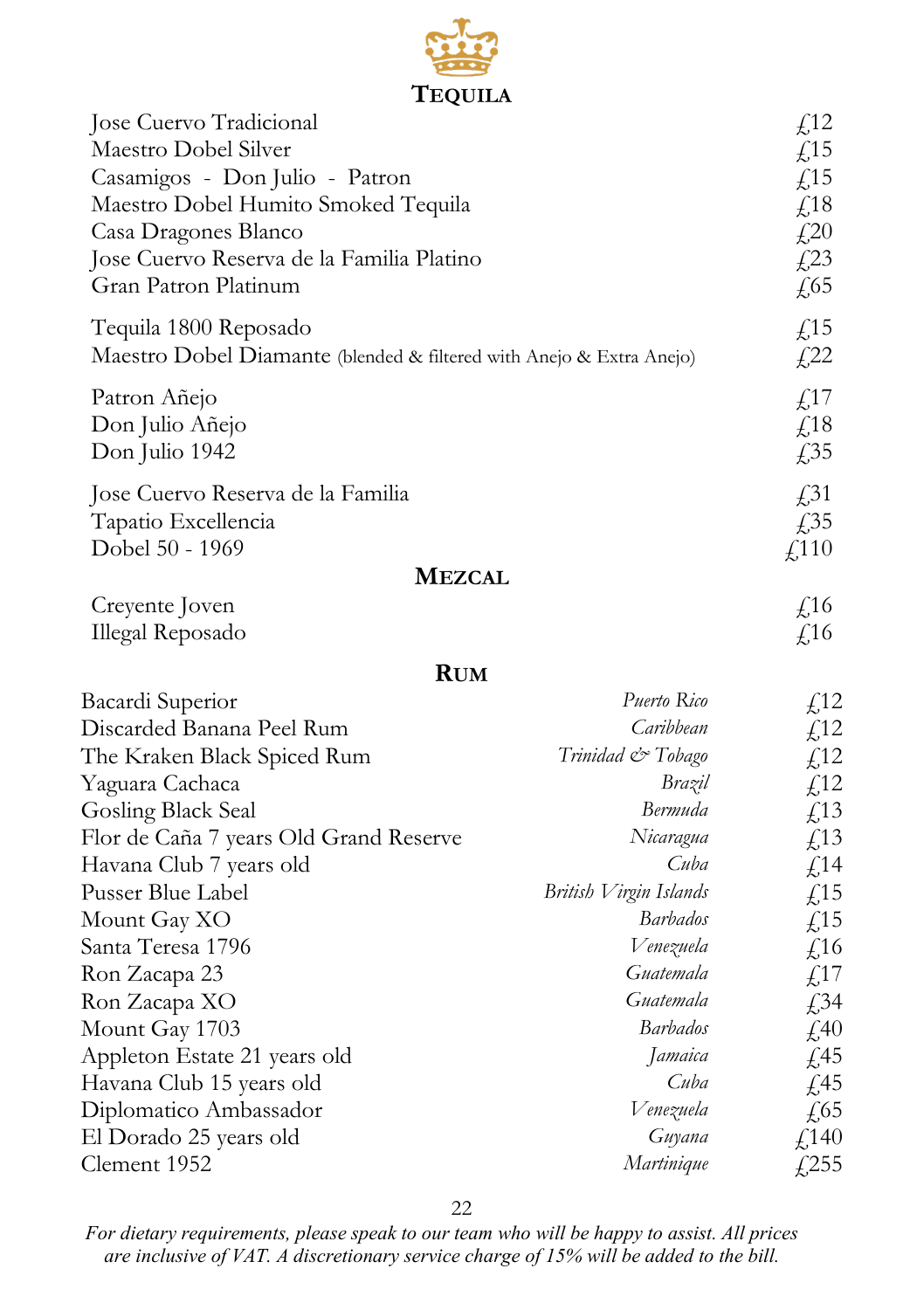

| <b>Bombay Sapphire</b>                | £12                    |
|---------------------------------------|------------------------|
| Sipsmith London Dry                   | £13                    |
| Beefeater                             | £13                    |
| Chase GB Gin                          | £13                    |
| Tanqueray                             | £13                    |
| Jensen Old Tom                        | £13                    |
| Plymouth                              | $\textsterling$ 13     |
| Roku                                  | £13                    |
| The Botanist from Islay               | $\textsterling$ 13     |
| No. 3                                 | $\textsterling$ 13     |
| Millers Westbourne                    | £13                    |
| Hendrick's                            | f <sub>14</sub>        |
| Williams Elegant 48%                  | $\textsterling$ 14     |
| Star of Bombay 47.5%                  | £15                    |
| Tanqueray 10                          | £15                    |
| Copperhead                            | $\textstyle \pounds18$ |
| Monkey 47                             | £22                    |
| <b>FLAVOURED GIN</b>                  |                        |
| Bombay Bramble Blackberry & Raspberry | £12                    |
| Chase Pink Grapefruit and Pomelo      | $\textsterling$ 13     |
| Chase Seville Marmalade               | f <sub>13</sub>        |
|                                       |                        |
| <b>VODKA</b>                          |                        |
| Belvedere                             | £12                    |
| Cariel Vanilla                        | £13                    |
| Stolichnaya Red                       | £13                    |
| Zubrowska                             | £13                    |
| Ketel One                             | £13                    |
| Ketel One Citroen                     | £13                    |
| Ciroc                                 | £13                    |
| Chase Marmalade                       | £13                    |
| Chase                                 | £13                    |
| Konik's Tail                          | £13                    |
| Stoli Elit                            | £16                    |
| Grey Goose                            | £16                    |
| Beluga Gold                           | £52                    |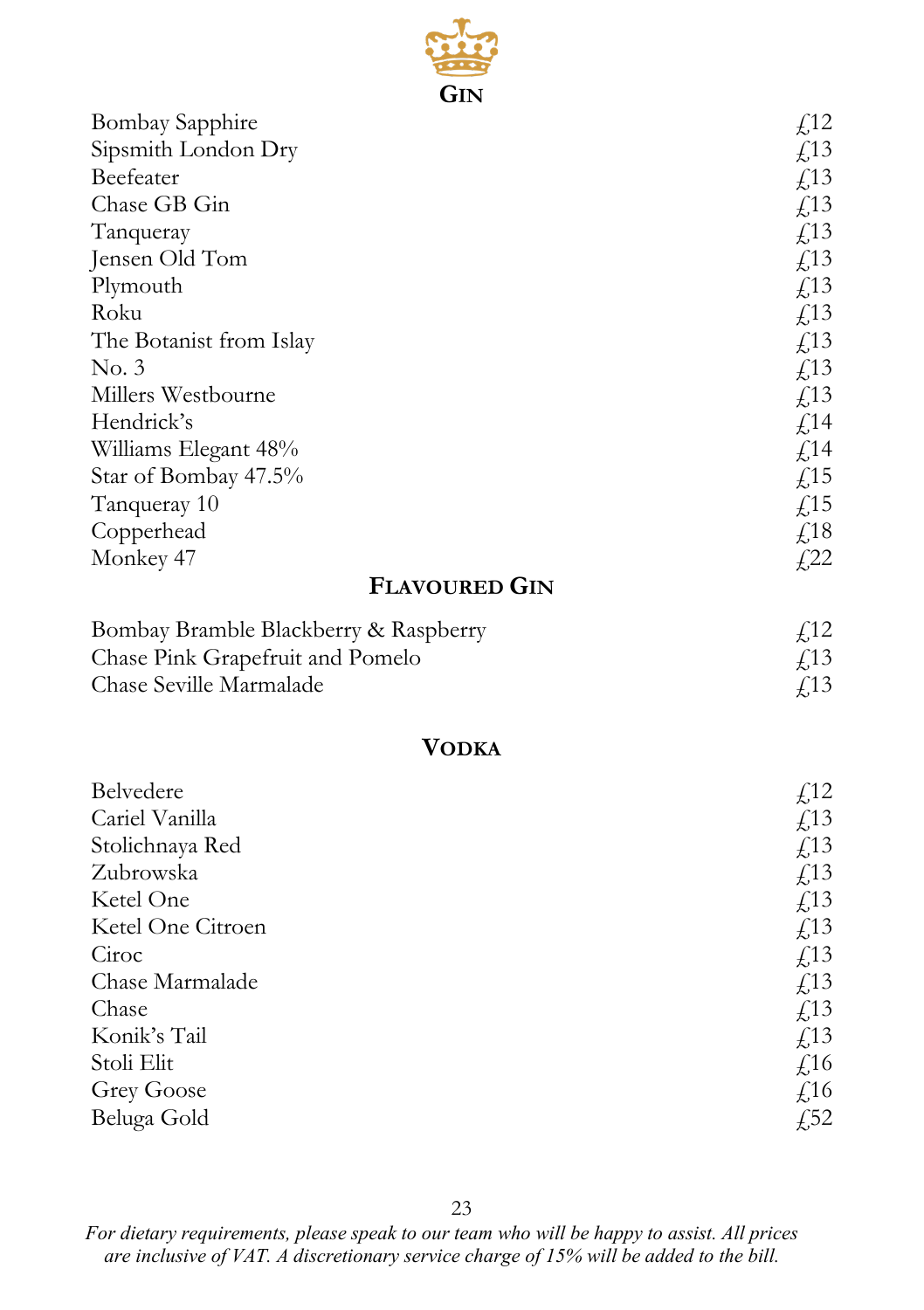

| Manzanilla 'La Gitana'              | 100 <sub>m</sub> | $\sqrt{6}$  |
|-------------------------------------|------------------|-------------|
| Pedro Ximenez Triana Bodega Hidalgo | 100ml            | $\angle$ 11 |

## **MARC & GRAPPA**

| Marc de Champagne     | f 11         |
|-----------------------|--------------|
| Grappa di Moscato     | $\sqrt{11}$  |
| Grappa di Tignanello  | f15          |
| Grappa Nonino Picolit | £20          |
| Grappa Rossj-Bass     | f 25         |
| Grappa Villa Bucci    | $\sqrt{140}$ |

## **EAU DE VIE**

| Kirsch, Poire Williams | ₽10 |
|------------------------|-----|
| Framboise              | ₽10 |

## **VERMOUTH & BITTERS**

| Cinzano Bianco, Martini Dry & Rosso | 100ml            | £7.50       |
|-------------------------------------|------------------|-------------|
| Lillet Blanc                        | 100 <sub>m</sub> | $\angle 10$ |
| Carpano Antica Formula              | 100ml            | $\sqrt{13}$ |

## **BEERS**

| Harviestoun Schiehallion | Scotland – Craft Lager - 4.8%  | 47.50          |
|--------------------------|--------------------------------|----------------|
| <b>Becks</b>             | Germany – Lager – $4.8\%$      | $\sqrt{7.50}$  |
| Guinness                 | Ireland – Stout – $4.2\%$      | $\sqrt{7.50}$  |
| Meantime London Pale Ale | England – Ale – $4.1\%$        | 47.50          |
| Viru                     | Estonia - Pilsner - $5.0\%$    | $\sqrt{.8.00}$ |
| Loxley Cider             | England - Traditional $-4.5\%$ | f9.00          |
|                          |                                |                |
| Beck's Blue              | Non Alcoholic                  | $\sqrt{6.50}$  |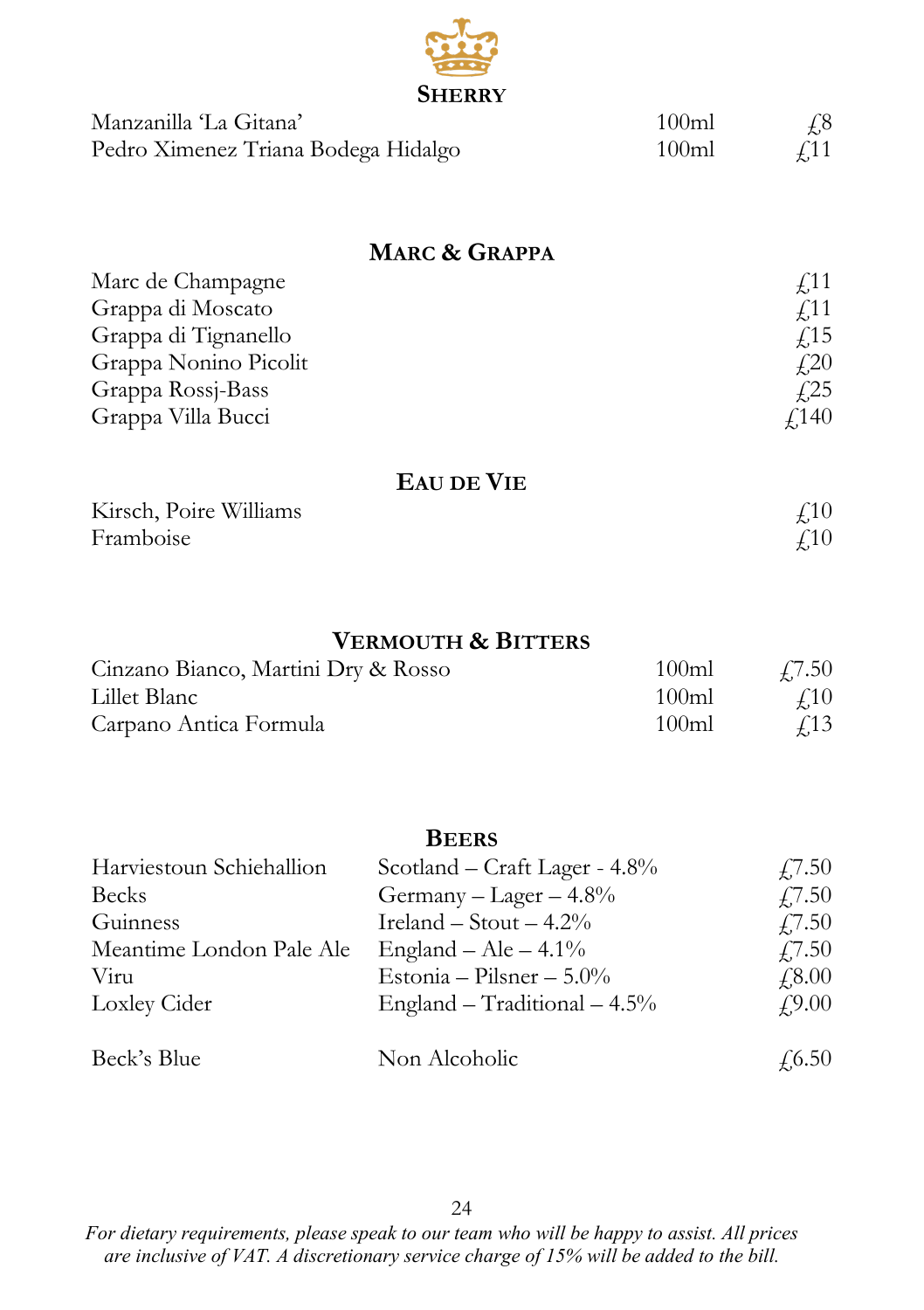

## **MINERALS**

| <b>STILL WATER</b>                    |       |             |
|---------------------------------------|-------|-------------|
| Lanesborough water                    | 33cl  | £,4.50      |
| Lanesborough water                    | 75cl  | £7.00       |
| <b>SPARKLING WATER</b>                |       |             |
| Lanesborough water                    | 33cl  | £4.50       |
| Perrier                               | 33cl  | £5.00       |
| Lanesborough water                    | 75cl  | £7.00       |
| <b>SODAS</b>                          |       |             |
| Coca Cola, Diet Coca Cola             | 200ml | £,5.50      |
| London Essence range of:              | 200ml | £,5.50      |
| Ginger Beer, Ginger Ale               |       |             |
| Tonic Water, Soda Water               |       |             |
| Bitter Lemon, Lemonade                |       | £,5.50      |
| <b>ENERGY DRINKS</b>                  |       |             |
| Red Bull & Sugar Free Red Bull        |       | £,7.00      |
| <b>JUICES</b>                         |       |             |
| Fruit selection freshly squeezed      |       | £,9.00      |
| Coconut water                         |       | £,8.00      |
| Fruit Juices                          | from  | $f_{1}5.00$ |
| <b>HOT BEVERAGES</b>                  |       |             |
| Espresso, Double Espresso, Americano  |       | £7.00       |
| Macchiato, Cappuccino, Dry Cappuccino |       | £7.00       |
| Latte, Flat White                     |       | £7.00       |
| Decaffeinated Coffee                  |       | £7.00       |
| Hot Chocolate                         |       | £8.00       |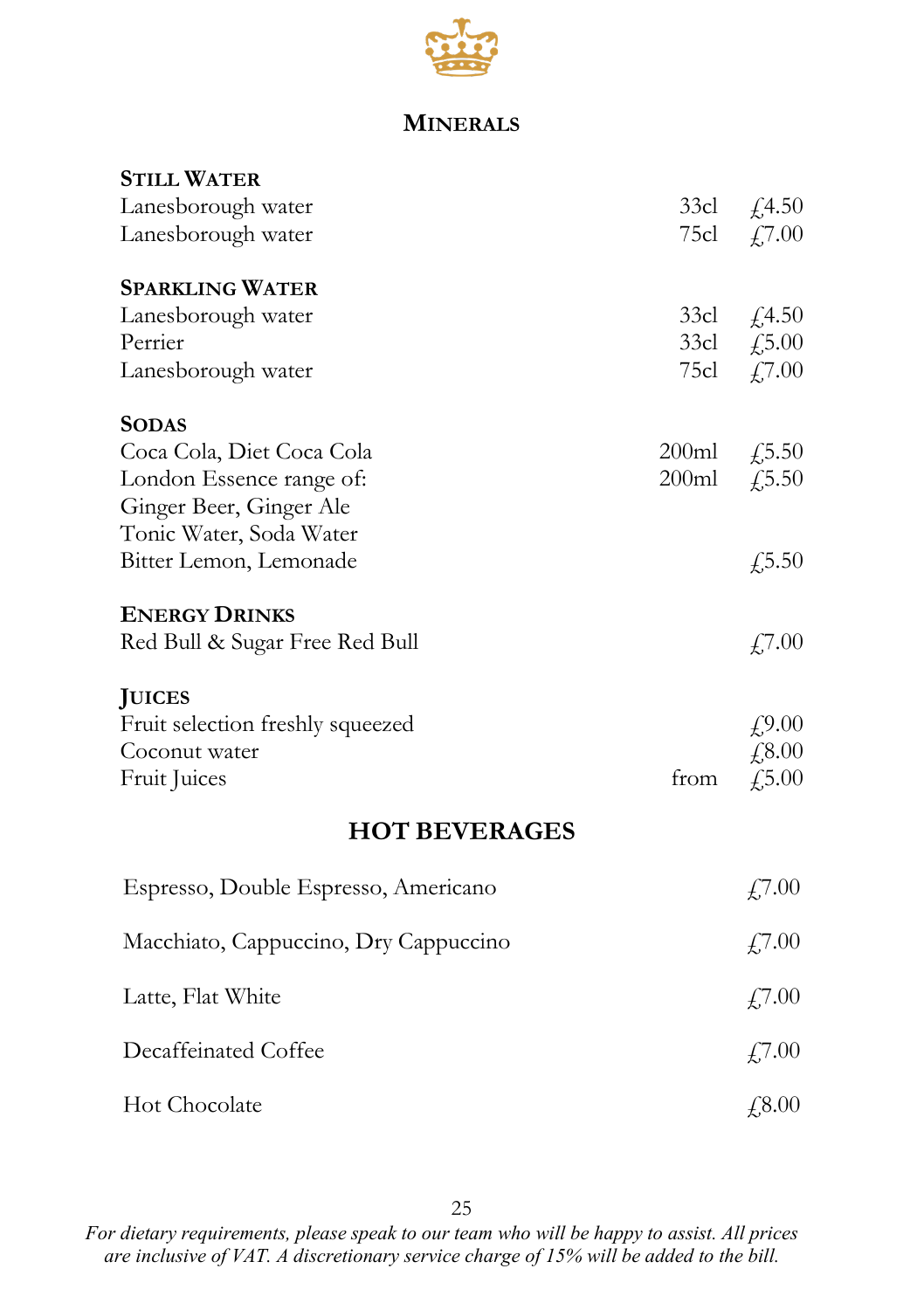## **LANESBOROUGH SIGNATURE TEAS**

**Lanesborough Breakfast Tea**  $\qquad$   $\qquad$   $\qquad$   $\qquad$   $\qquad$   $\qquad$   $\qquad$   $\qquad$   $\qquad$   $\qquad$   $\qquad$   $\qquad$   $\qquad$   $\qquad$   $\qquad$   $\qquad$   $\qquad$   $\qquad$   $\qquad$   $\qquad$   $\qquad$   $\qquad$   $\qquad$   $\qquad$   $\qquad$   $\qquad$   $\qquad$   $\qquad$   $\qquad$   $\qquad$   $\qquad$   $\qquad$  *Fragrant, dates, robust, well-balanced, bespoke*

**Lanesborough Afternoon Tea** *Exhilarating, lively, floral, luscious, bright*

### **BLACK TEAS**

**Bohea Lapsang Souchong** *Smoky, intense, pine, evocative, spice*

**Darjeeling Jungpana** *Muscatel, peach, walnut, floral, honey finish*

**Earl Grey Supreme** *Citrusy, traditional, elegant, bergamot, flowery*

**English Breakfast (decaffeinated)** *Bright character and wonderful depth of flavour*

#### **HERBAL TEAS**

**Moroccan Mint Green Tea** *Mint, refreshing, spicy, earthy, faintly smoky*

**Cosy Chamomile** *Floral, sweetness, soothing, sunshine, summer*

**Rooibos Orange** *Creamy, citrus, exotic, fascinating, fruity*

*For dietary requirements, please speak to our team who will be happy to assist. All prices are inclusive of VAT. A discretionary service charge of 15% will be added to the bill.*

26

£7.00



 $£7.00$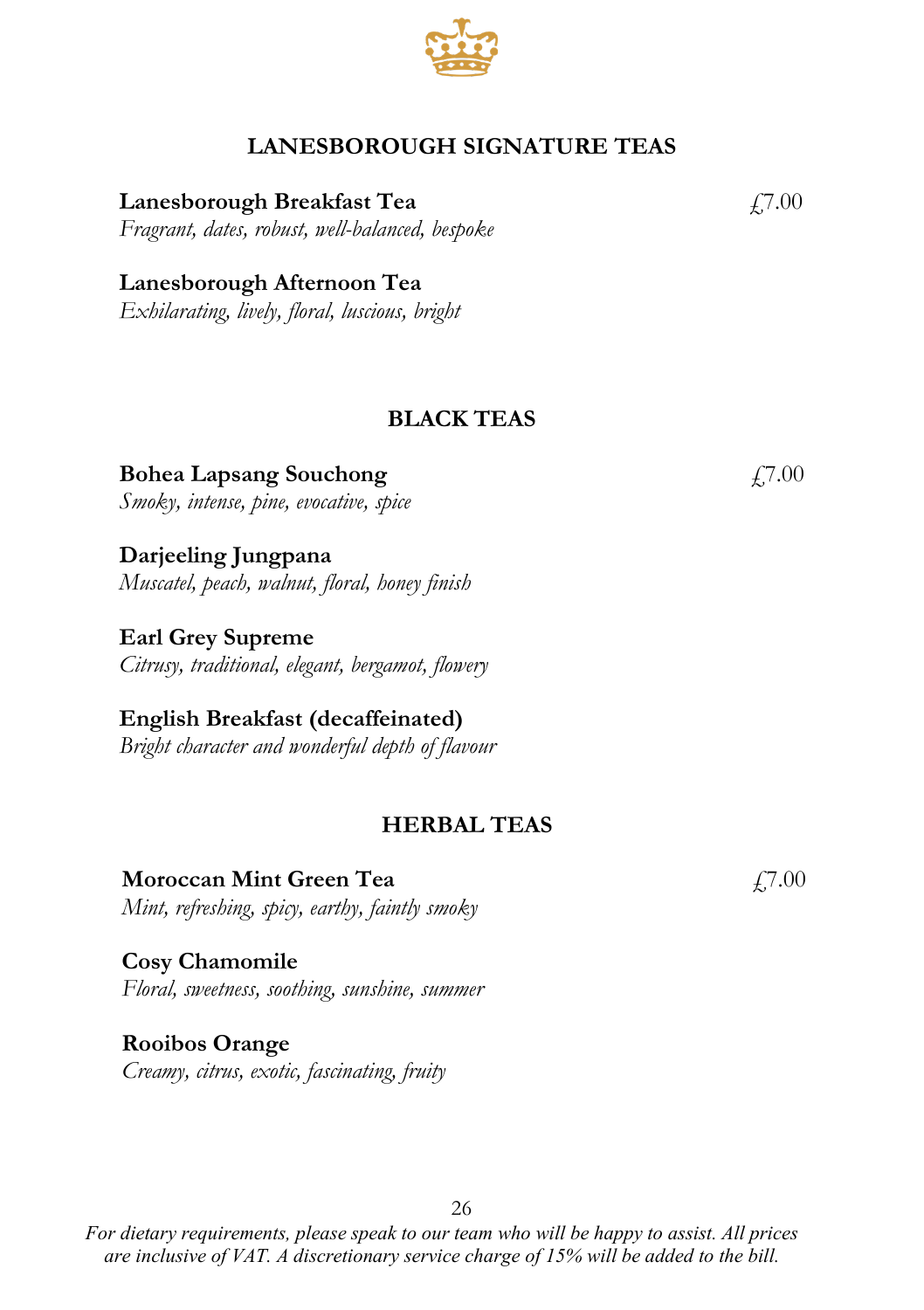## **GREEN TEAS**

**White Apricot** *Fruity, succulent, fragrant, juicy*

**Jasmine flowering balls** *Jasmine, delicate, elegant, handmade*

**Japanese Sencha Organic** *Vegetal, grassy, pine nuts, sea breeze, traditional*

### **TEA WITH A TWIST**

**White Choco Chilli** 

*Creamy, citrus, exotic, fascinating, fruity*

**Chocolate Brownie** *Indulgent blend is a tribute to all the good things in life*

**Rhubarb & Vanilla**  Tart rhubarb  $\dot{\mathcal{C}}^>$  sweet vanilla with Chinese green tea

#### **WHITE TEA**

**Snow Buds** *Delicate, spice, vegetal, elegant* 

*For dietary requirements, please speak to our team who will be happy to assist. All prices are inclusive of VAT. A discretionary service charge of 15% will be added to the bill.*

27

£7.00

£9.00



£7.00